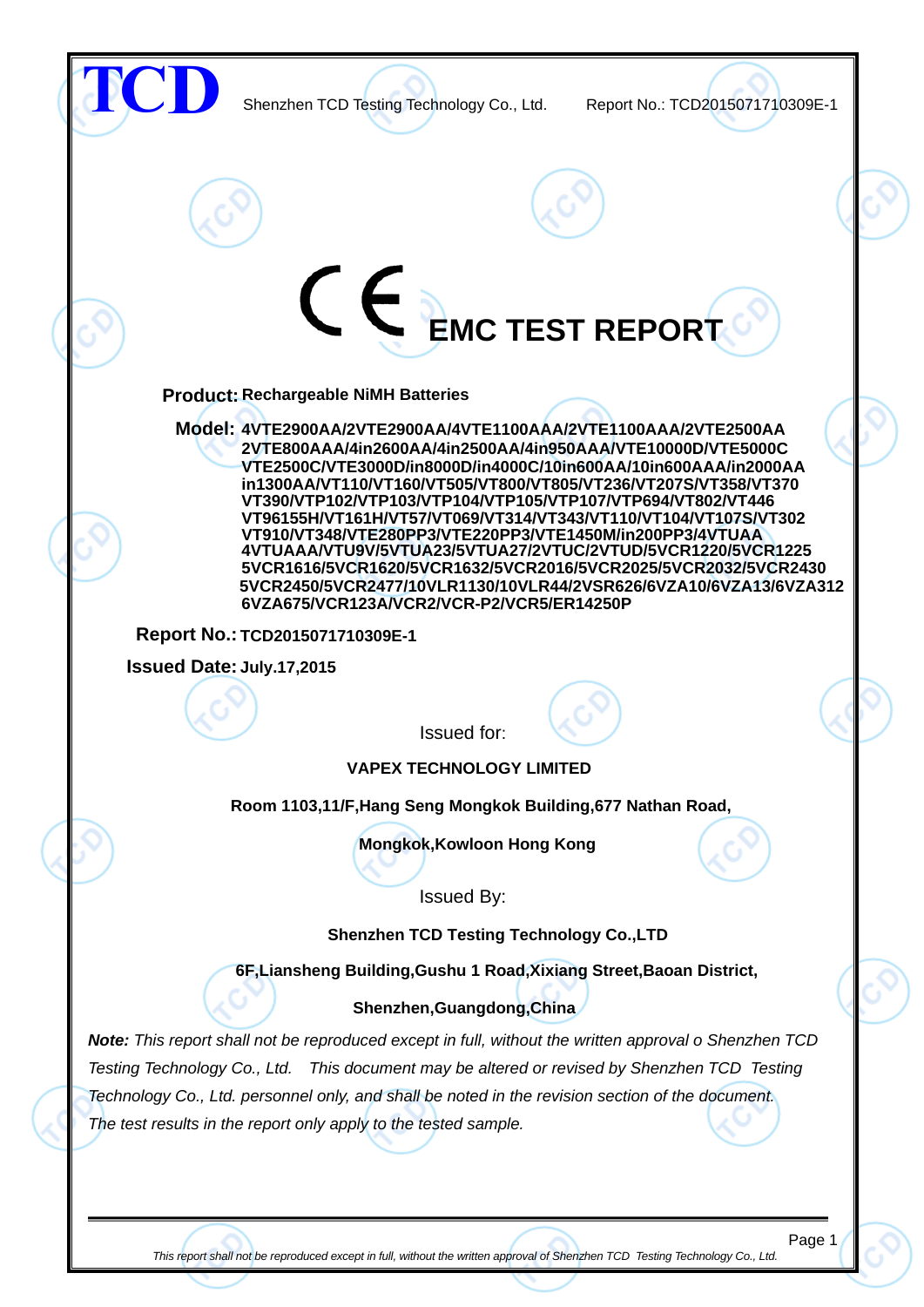|  | <b>TABLE OF CONTENTS</b> |              |  |
|--|--------------------------|--------------|--|
|  |                          |              |  |
|  |                          |              |  |
|  |                          |              |  |
|  |                          |              |  |
|  |                          |              |  |
|  |                          |              |  |
|  |                          |              |  |
|  |                          |              |  |
|  |                          |              |  |
|  |                          |              |  |
|  |                          |              |  |
|  |                          |              |  |
|  |                          |              |  |
|  |                          |              |  |
|  |                          |              |  |
|  |                          |              |  |
|  |                          |              |  |
|  |                          |              |  |
|  |                          |              |  |
|  |                          |              |  |
|  |                          |              |  |
|  |                          |              |  |
|  |                          |              |  |
|  |                          |              |  |
|  |                          |              |  |
|  |                          |              |  |
|  |                          |              |  |
|  |                          |              |  |
|  |                          |              |  |
|  |                          |              |  |
|  |                          |              |  |
|  |                          |              |  |
|  |                          |              |  |
|  |                          |              |  |
|  |                          |              |  |
|  |                          |              |  |
|  |                          |              |  |
|  |                          |              |  |
|  |                          |              |  |
|  |                          |              |  |
|  |                          |              |  |
|  |                          |              |  |
|  |                          |              |  |
|  |                          |              |  |
|  |                          |              |  |
|  |                          | Page 2 of 43 |  |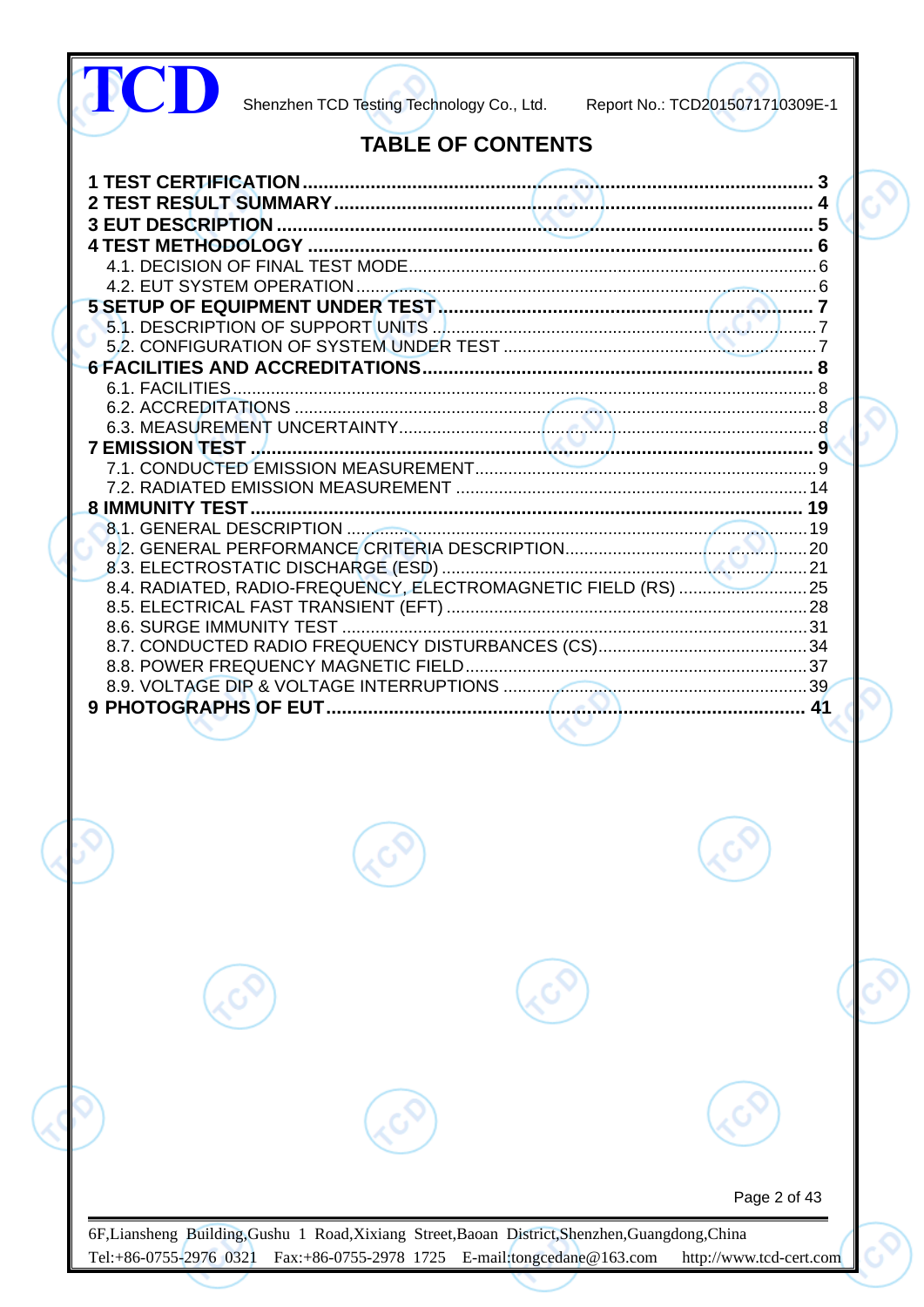|                             | Shenzhen TCD Testing Technology Co., Ltd.                                                                                                                                                                                                                                                                                                                                                                                          |       | Report No.: TCD2015071710309E-1 |              |
|-----------------------------|------------------------------------------------------------------------------------------------------------------------------------------------------------------------------------------------------------------------------------------------------------------------------------------------------------------------------------------------------------------------------------------------------------------------------------|-------|---------------------------------|--------------|
| <b>1 TEST CERTIFICATION</b> |                                                                                                                                                                                                                                                                                                                                                                                                                                    |       |                                 |              |
|                             | <b>Product: Rechargeable NiMH Batteries</b>                                                                                                                                                                                                                                                                                                                                                                                        |       |                                 |              |
|                             | Model: LP302                                                                                                                                                                                                                                                                                                                                                                                                                       |       |                                 |              |
|                             | Applicant: VAPEX TECHNOLOGY LIMITED                                                                                                                                                                                                                                                                                                                                                                                                |       |                                 |              |
|                             | Room 1103,11/F, Hang Seng Mongkok Building, 677 Nathan Road,                                                                                                                                                                                                                                                                                                                                                                       |       |                                 |              |
|                             | <b>Mongkok, Kowloon Hong Kong</b>                                                                                                                                                                                                                                                                                                                                                                                                  |       |                                 |              |
| Factory:                    | <b>VAPEX TECHNOLOGY LIMITED</b>                                                                                                                                                                                                                                                                                                                                                                                                    |       |                                 |              |
|                             | Bldg.32, Tongfucun Ind.Park, DaLang, Longhua Town, Shenzhen, 518109, China                                                                                                                                                                                                                                                                                                                                                         |       |                                 |              |
| <b>Trade Mark:</b>          | Vapextech                                                                                                                                                                                                                                                                                                                                                                                                                          |       |                                 |              |
| Tested:                     | July .13,2015 - July.17,2015                                                                                                                                                                                                                                                                                                                                                                                                       |       |                                 |              |
| Applicable                  | EN 55022:2010                                                                                                                                                                                                                                                                                                                                                                                                                      |       |                                 |              |
| <b>Standards:</b>           | EN 61000-3-2:2014                                                                                                                                                                                                                                                                                                                                                                                                                  |       |                                 |              |
|                             | EN 61000-3-3:2013                                                                                                                                                                                                                                                                                                                                                                                                                  |       |                                 |              |
|                             | EN 55024:2010                                                                                                                                                                                                                                                                                                                                                                                                                      |       |                                 |              |
|                             |                                                                                                                                                                                                                                                                                                                                                                                                                                    |       |                                 |              |
|                             |                                                                                                                                                                                                                                                                                                                                                                                                                                    |       |                                 |              |
|                             | <b>Deviation from Applicable Standard</b>                                                                                                                                                                                                                                                                                                                                                                                          |       |                                 |              |
|                             | None                                                                                                                                                                                                                                                                                                                                                                                                                               |       |                                 |              |
| <b>Tested By:</b>           | The above equipment has been tested by Shenzhen TCD Testing Technology Co., Ltd and<br>found compliance with the requirements set forth in the technical standards mentioned<br>above. The results of testing in this report apply only to the product/system, which was<br>tested. Other similar equipment will not necessarily produce the same results due to<br>production tolerance and measurement uncertainties.<br>Jack Li | Date: | July.17,2015                    |              |
| Check By:                   |                                                                                                                                                                                                                                                                                                                                                                                                                                    | Date: | July.17,2015                    |              |
| <b>Approved By:</b>         | (Levis Li)                                                                                                                                                                                                                                                                                                                                                                                                                         | Date: | July.17,2015                    | Page 3 of 43 |

◇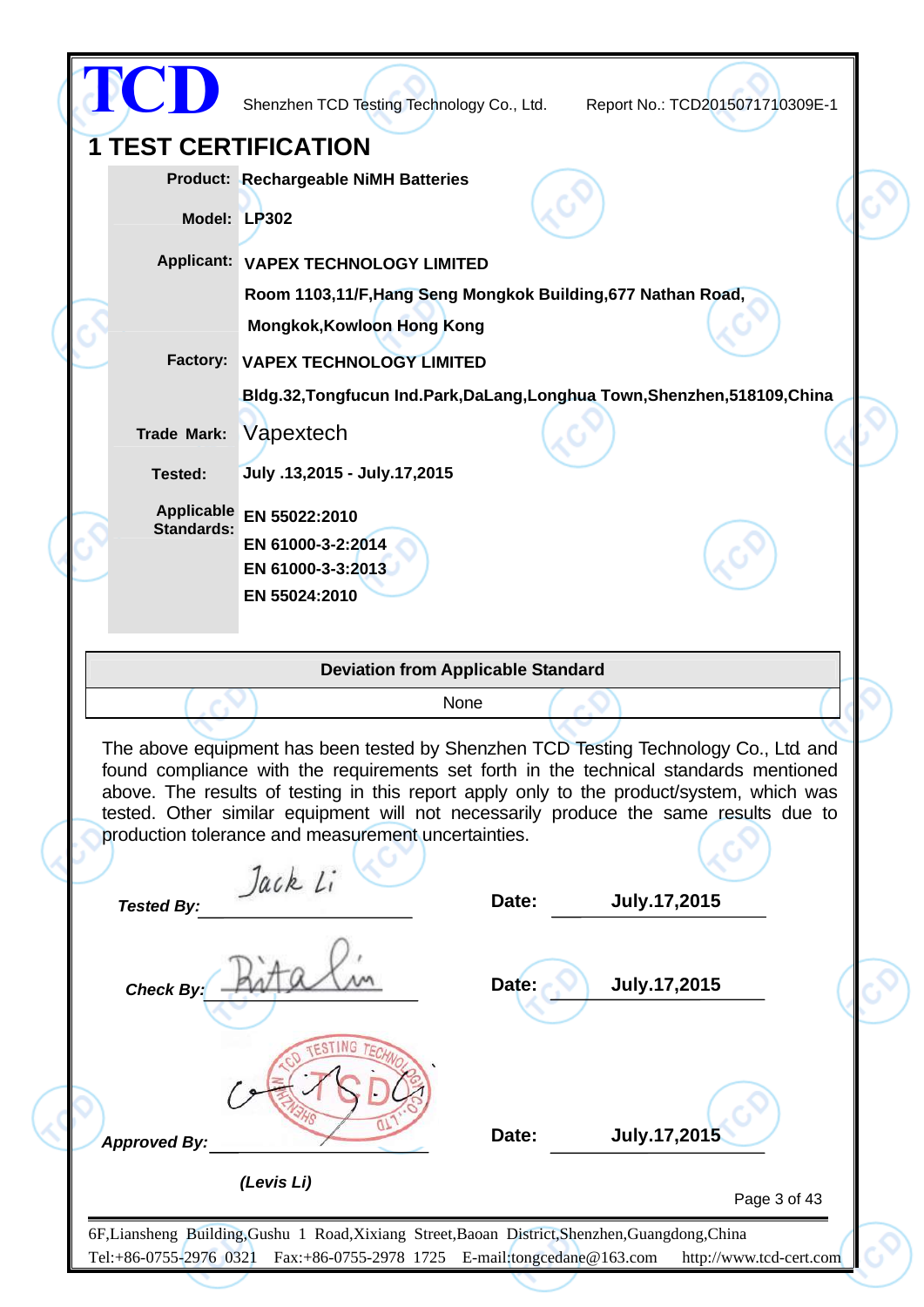

## **2 TEST RESULT SUMMARY**

| <b>EMISSION</b>   |                                |               |                        |  |  |  |  |  |  |
|-------------------|--------------------------------|---------------|------------------------|--|--|--|--|--|--|
| <b>Standard</b>   | <b>Item</b>                    | <b>Result</b> | <b>Remarks</b>         |  |  |  |  |  |  |
| EN 55022: 2010    | Conducted (Main Port)          | <b>PASS</b>   | Meet Class B limit     |  |  |  |  |  |  |
|                   | Radiated                       | <b>PASS</b>   | Meet Class B limit     |  |  |  |  |  |  |
| EN 61000-3-2:2014 | Harmonic current emissions     | <b>PASS</b>   | Meets the requirements |  |  |  |  |  |  |
| EN 61000-3-3:2013 | Voltage fluctuations & flicker | <b>PASS</b>   | Meets the requirements |  |  |  |  |  |  |

|                                         | <b>IMMUNITY [EN 55024: 2010 ]</b>          |               |                                                                                                                                                                                                          |
|-----------------------------------------|--------------------------------------------|---------------|----------------------------------------------------------------------------------------------------------------------------------------------------------------------------------------------------------|
| <b>Standard</b>                         | <b>Item</b>                                | <b>Result</b> | <b>Remarks</b>                                                                                                                                                                                           |
| EN 61000-4-2:2009                       | <b>ESD</b>                                 | <b>PASS</b>   | Meets the requirements of Performance Criterion B                                                                                                                                                        |
| EN 61000-4-3:2006+A1:2007<br>$+A2:2010$ | RS                                         | <b>PASS</b>   | Meets the requirements of Performance Criterion A                                                                                                                                                        |
| EN 61000-4-4:2004                       | B.FA                                       | <b>PASS</b>   | Meets the requirements of Performance Criterion B                                                                                                                                                        |
| EN 61000-4-5:2006                       | Surge                                      | <b>PASS</b>   | Meets the requirements of Performance Criterion B                                                                                                                                                        |
| EN 61000-4-6:2009                       | CS.                                        | <b>PASS</b>   | Meets the requirements of Performance Criterion A                                                                                                                                                        |
| EN 61000-4-8:2010                       | <b>PFMF</b>                                | <b>PASS</b>   | Meets the requirements of Performance Criterion A                                                                                                                                                        |
| EN 61000-4-11:2004                      | Voltage<br>dips &<br>voltage<br>variations | <b>PASS</b>   | Meets the requirements of<br>Voltage dips:<br>1) >95% reduction performance Criterion B<br>2) 30% reduction performance Criterion C<br>Voltage variations:<br>1) > 95% reduction performance Criterion C |

**Note:** 1. The test result judgment is decided by the limit of test standard

2. The information of measurement uncertainty is available upon the customer's request.

Page 4 of 43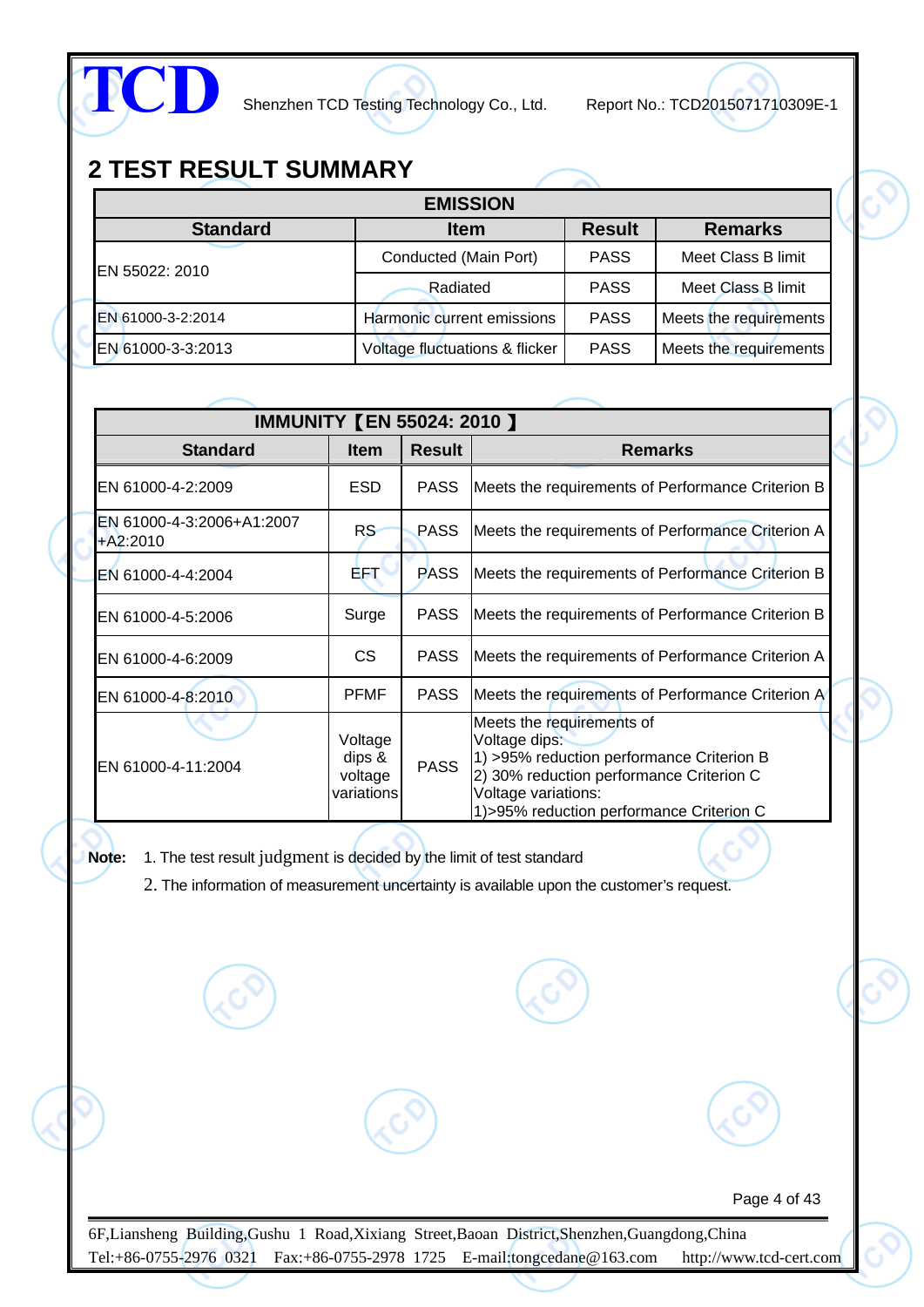| <b>Product</b>                                      |                                                                                     |             |                              | <b>Rechargeable NiMH Batteries</b>                                                                                                                                                                                                                                                                                                                                                                                                                                                                                                                                                                                                                                       |  |                    |                    |
|-----------------------------------------------------|-------------------------------------------------------------------------------------|-------------|------------------------------|--------------------------------------------------------------------------------------------------------------------------------------------------------------------------------------------------------------------------------------------------------------------------------------------------------------------------------------------------------------------------------------------------------------------------------------------------------------------------------------------------------------------------------------------------------------------------------------------------------------------------------------------------------------------------|--|--------------------|--------------------|
| <b>Model</b>                                        |                                                                                     | LP302       |                              |                                                                                                                                                                                                                                                                                                                                                                                                                                                                                                                                                                                                                                                                          |  |                    |                    |
|                                                     | Vapextech<br><b>Trade Mark</b>                                                      |             |                              |                                                                                                                                                                                                                                                                                                                                                                                                                                                                                                                                                                                                                                                                          |  |                    |                    |
| <b>VAPEX TECHNOLOGY LIMITED</b><br><b>Applicant</b> |                                                                                     |             |                              |                                                                                                                                                                                                                                                                                                                                                                                                                                                                                                                                                                                                                                                                          |  |                    |                    |
| <b>Housing material</b><br><b>Plastic</b>           |                                                                                     |             |                              |                                                                                                                                                                                                                                                                                                                                                                                                                                                                                                                                                                                                                                                                          |  |                    |                    |
|                                                     | Engineering Sample. Product Sample,<br>X<br><b>EUT Type</b><br>Mass Product Sample. |             |                              |                                                                                                                                                                                                                                                                                                                                                                                                                                                                                                                                                                                                                                                                          |  |                    |                    |
| <b>Serial Number</b>                                |                                                                                     | N/A         |                              |                                                                                                                                                                                                                                                                                                                                                                                                                                                                                                                                                                                                                                                                          |  |                    |                    |
| <b>Power Rating</b>                                 |                                                                                     | 1.2V,800mAh |                              |                                                                                                                                                                                                                                                                                                                                                                                                                                                                                                                                                                                                                                                                          |  |                    |                    |
| <b>Data Line</b>                                    |                                                                                     | N/A         |                              |                                                                                                                                                                                                                                                                                                                                                                                                                                                                                                                                                                                                                                                                          |  |                    |                    |
| <b>I/O PORT</b>                                     |                                                                                     |             |                              |                                                                                                                                                                                                                                                                                                                                                                                                                                                                                                                                                                                                                                                                          |  |                    |                    |
|                                                     | <b>I/O PORT TYPES</b>                                                               |             |                              | Q'TY                                                                                                                                                                                                                                                                                                                                                                                                                                                                                                                                                                                                                                                                     |  | <b>TESTED WITH</b> |                    |
|                                                     | N/A                                                                                 |             |                              | N/A                                                                                                                                                                                                                                                                                                                                                                                                                                                                                                                                                                                                                                                                      |  | N/A                |                    |
|                                                     |                                                                                     |             |                              |                                                                                                                                                                                                                                                                                                                                                                                                                                                                                                                                                                                                                                                                          |  |                    |                    |
|                                                     | <b>Model list and Models difference</b>                                             |             |                              |                                                                                                                                                                                                                                                                                                                                                                                                                                                                                                                                                                                                                                                                          |  |                    | <b>Tested With</b> |
| No.                                                 |                                                                                     |             | <b>Model Number</b><br>LP302 |                                                                                                                                                                                                                                                                                                                                                                                                                                                                                                                                                                                                                                                                          |  |                    | $\times$           |
| Other                                               | 6VZA675/VCR123A/VCR2/VCR-P2/VCR5/ER14250P                                           |             |                              | 4VTE2900AA/2VTE2900AA/4VTE1100AAA/2VTE1100AAA/2VTE2500AA<br>2VTE800AAA/4in2600AA/4in2500AA/4in950AAA/VTE10000D/VTE5000C<br>models VTE2500C/VTE3000D/in8000D/in4000C/10in600AA/10in600AAA/in2000AA<br>in1300AA/VT110/VT160/VT505/VT800/VT805/VT236/VT207S/VT358/VT370<br>VT390/VTP102/VTP103/VTP104/VTP105/VTP107/VTP694/VT802/VT446<br>VT96155H/VT161H/VT57/VT069/VT314/VT343/VT110/VT104/VT107S/VT302<br>VT910/VT348/VTE280PP3/VTE220PP3/VTE1450M/in200PP3/4VTUAA<br>4VTUAAA/VTU9V/5VTUA23/5VTUA27/2VTUC/2VTUD/5VCR1220/5VCR1225<br>5VCR1616/5VCR1620/5VCR1632/5VCR2016/5VCR2025/5VCR2032/5VCR2430<br>5VCR2450/5VCR2477/10VLR1130/10VLR44/2VSR626/6VZA10/6VZA13/6VZA312 |  |                    |                    |
|                                                     |                                                                                     |             |                              | NOTE:LP302 is tested model, other models are derivative models, The models are<br>lidentical in circuit and PCB layout, only different on the model names, and power rating,<br>So the test data of LP302 can represent the remaining models.                                                                                                                                                                                                                                                                                                                                                                                                                            |  |                    |                    |
|                                                     |                                                                                     |             |                              |                                                                                                                                                                                                                                                                                                                                                                                                                                                                                                                                                                                                                                                                          |  |                    |                    |
|                                                     |                                                                                     |             |                              |                                                                                                                                                                                                                                                                                                                                                                                                                                                                                                                                                                                                                                                                          |  |                    |                    |
|                                                     |                                                                                     |             |                              |                                                                                                                                                                                                                                                                                                                                                                                                                                                                                                                                                                                                                                                                          |  |                    |                    |

◇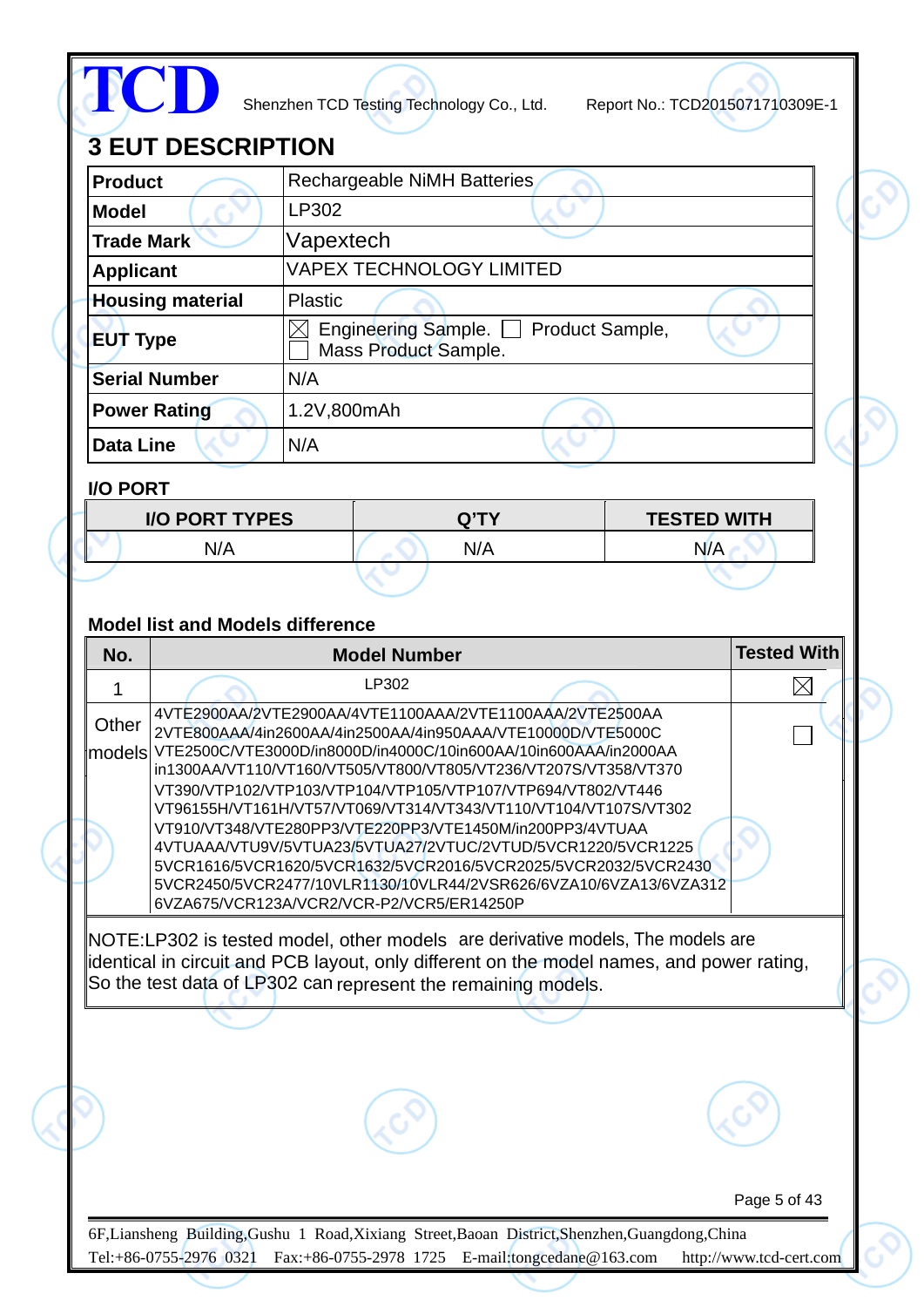| this report.         |                                                                                                                                                                |                                                                                      | configuration, which produced the worst emission levels, was selected and recorded in |
|----------------------|----------------------------------------------------------------------------------------------------------------------------------------------------------------|--------------------------------------------------------------------------------------|---------------------------------------------------------------------------------------|
|                      |                                                                                                                                                                | The following test mode(s) were scanned during the preliminary test:                 |                                                                                       |
| <b>Pre-Test Mode</b> |                                                                                                                                                                |                                                                                      |                                                                                       |
|                      | <b>Conducted Emission</b>                                                                                                                                      | Mode: Data Transmitting                                                              |                                                                                       |
| Emission             | <b>Radiated Emission</b>                                                                                                                                       | Mode: Shooting/Data Transmitting                                                     |                                                                                       |
| emission level.      |                                                                                                                                                                | After the preliminary scan, the following test mode was found to produce the highest |                                                                                       |
|                      | <b>The Worst Test Mode</b>                                                                                                                                     |                                                                                      |                                                                                       |
|                      | <b>Conducted Emission</b>                                                                                                                                      | Mode: Data Transmitting                                                              |                                                                                       |
| Emission             |                                                                                                                                                                |                                                                                      |                                                                                       |
| 2.                   | <b>Radiated Emission</b><br><b>4.2. EUT SYSTEM OPERATION</b><br>1. Set up EUT with the support equipments.<br>Make sure the EUT work normally during the test. | Mode: Shooting/Data Transmitting                                                     |                                                                                       |
|                      |                                                                                                                                                                |                                                                                      |                                                                                       |
|                      |                                                                                                                                                                |                                                                                      |                                                                                       |
|                      |                                                                                                                                                                |                                                                                      |                                                                                       |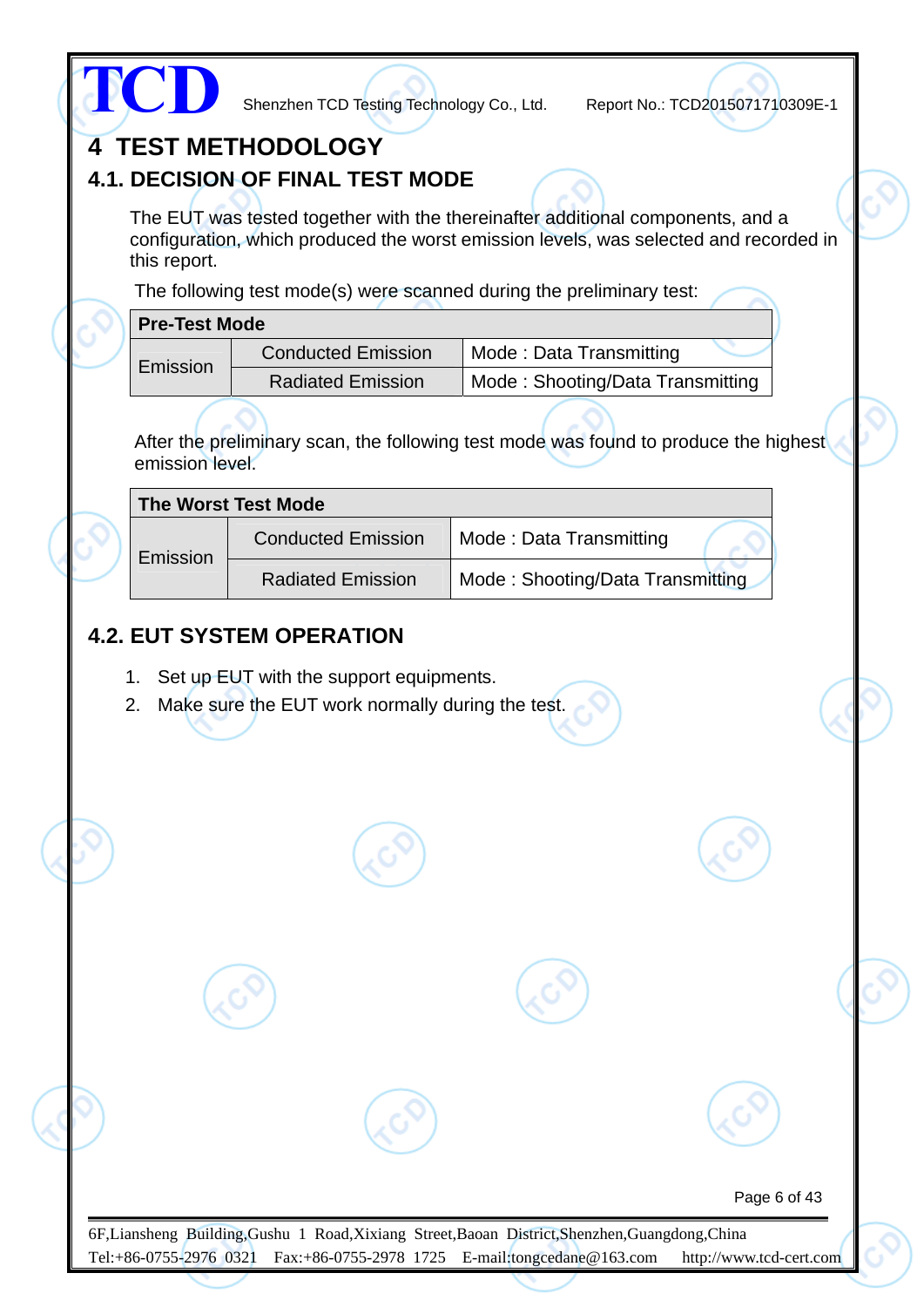

## **5 SETUP OF EQUIPMENT UNDER TEST 5.1. DESCRIPTION OF SUPPORT UNITS**

The EUT has been tested as an independent unit together with other necessary accessories or support units. The following support units or accessories were used to form a representative test configuration during the tests.

| No. | Equipment      | Model No.       | Serial No.        | <b>FCC ID</b> | <b>Trade Name</b> | Data Cable                     | <b>Power Cord</b>              |
|-----|----------------|-----------------|-------------------|---------------|-------------------|--------------------------------|--------------------------------|
|     | PC.            | dx2700          | <b>CNG7140T7P</b> | N/A           | ΗP                | Unshielded<br>1.4 <sub>m</sub> | Unshielded<br>1.6 <sub>m</sub> |
| 2   | <b>Monitor</b> | <b>HPL1706V</b> | CND74535YZ        | N/A           | ΗP                | Unshielded<br>1.2m             | Unshielded<br>1.6 <sub>m</sub> |
| 3   | Keyboard       | <b>SK-2880</b>  | 435302-AA1        | N/A           | HP                | Unshielded<br>1.2 <sub>m</sub> | N/A                            |
| 4   | Mouse          | N/A             | N/A               | N/A           | ΗP                | Unshielded<br>1.2 <sub>m</sub> | N/A                            |

#### **Note:**

1) All the equipment/cables were placed in the worst-case configuration to maximize the emission during the test.

2) Grounding was established in accordance with the manufacturer's requirements and conditions for the intended use.

### **5.2. CONFIGURATION OF SYSTEM UNDER TEST**

N/A

Page 7 of 43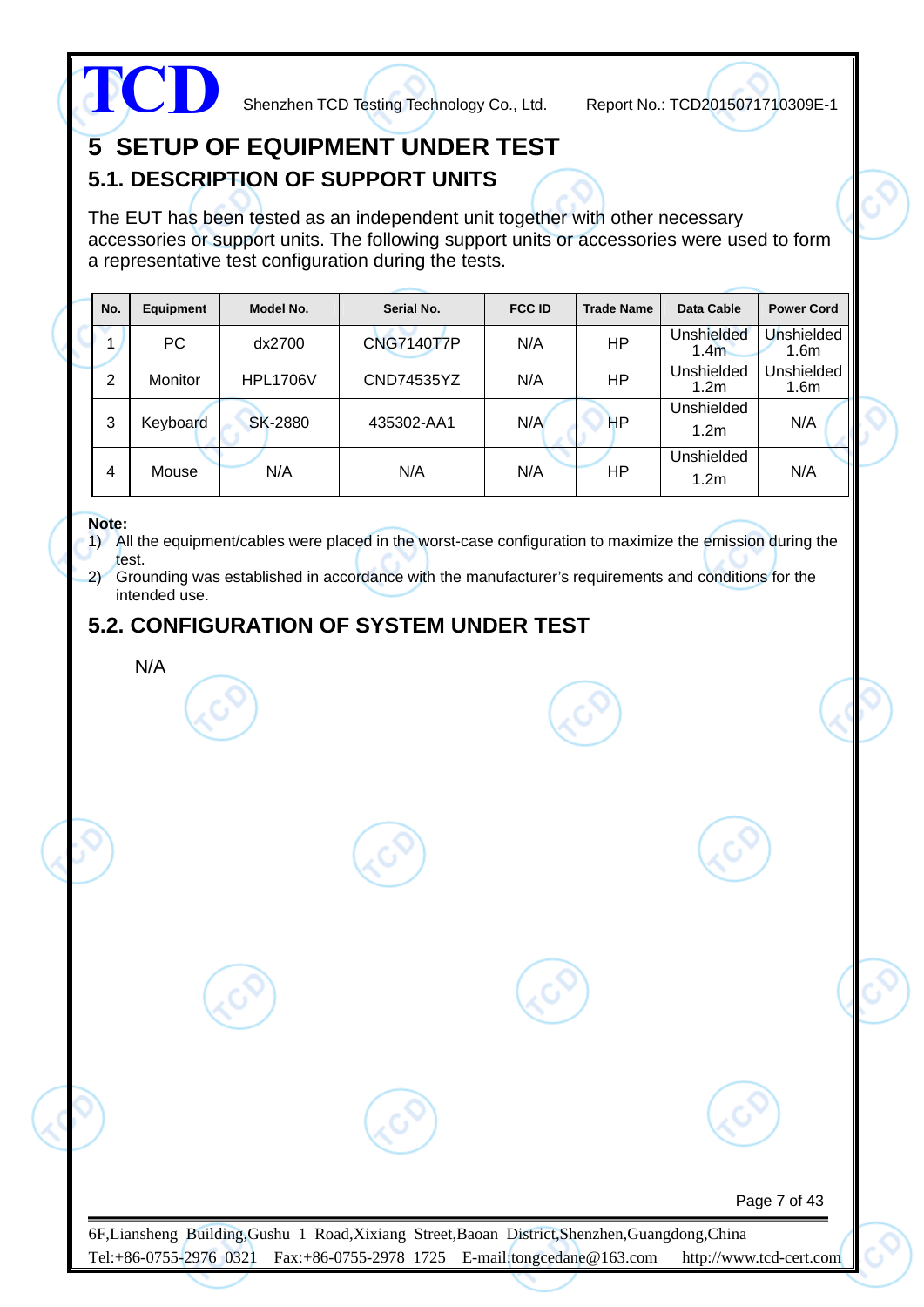|                        |                            |              |                                     | Shenzhen TCD Testing Technology Co., Ltd.                                                                                                                                                                                                  | Report No.: TCD2015071710309E-1 |  |
|------------------------|----------------------------|--------------|-------------------------------------|--------------------------------------------------------------------------------------------------------------------------------------------------------------------------------------------------------------------------------------------|---------------------------------|--|
|                        |                            |              |                                     | <b>6 FACILITIES AND ACCREDITATIONS</b>                                                                                                                                                                                                     |                                 |  |
| <b>6.1. FACILITIES</b> |                            |              |                                     |                                                                                                                                                                                                                                            |                                 |  |
|                        |                            |              |                                     | All measurement facilities used to collect the measurement data are located at TCD Lab.                                                                                                                                                    |                                 |  |
|                        | <b>6.2. ACCREDITATIONS</b> |              |                                     | The sites are constructed in conformance with the requirements of ANSI C63.4 and CISPR<br>Publication 22. All receiving equipment conforms to CISPR Publication 16-1, "Radio<br>Interference Measuring Apparatus and Measurement Methods." |                                 |  |
|                        |                            |              |                                     | Our laboratories are accredited and approved by the following approval agencies according                                                                                                                                                  |                                 |  |
| to ISO/IEC 17025.      |                            |              |                                     |                                                                                                                                                                                                                                            |                                 |  |
| <b>USA</b>             |                            | <b>FCC</b>   |                                     |                                                                                                                                                                                                                                            |                                 |  |
|                        |                            | <b>TIMCO</b> |                                     |                                                                                                                                                                                                                                            |                                 |  |
| Japan                  |                            | <b>VCCI</b>  |                                     |                                                                                                                                                                                                                                            |                                 |  |
| Canada                 |                            |              | <b>INDUSTRY CANADA</b>              |                                                                                                                                                                                                                                            |                                 |  |
| Germany                |                            | <b>TUV</b>   |                                     |                                                                                                                                                                                                                                            |                                 |  |
|                        |                            | <b>EMCC</b>  |                                     |                                                                                                                                                                                                                                            |                                 |  |
|                        |                            |              | <b>6.3. MEASUREMENT UNCERTAINTY</b> | Where relevant, the following measurement uncertainty levels have been estimated for<br>tests performed on the EUT as specified in CISPR 16-4-2:                                                                                           |                                 |  |
|                        | <b>Measurement</b>         |              |                                     | <b>Frequency</b>                                                                                                                                                                                                                           | <b>Uncertainty</b>              |  |
|                        | Conducted emissions        |              |                                     | 9kHz~30MHz                                                                                                                                                                                                                                 | $+/- 3.59dB$                    |  |
|                        |                            |              |                                     | $30MHz \sim 200MHz$                                                                                                                                                                                                                        | $+/- 4.77dB$                    |  |
|                        |                            |              | Horizontal                          | 200MHz~1000MHz                                                                                                                                                                                                                             | $+/- 4.93dB$                    |  |
|                        | <b>Radiated emissions</b>  |              |                                     | $30MHz \sim 200MHz$                                                                                                                                                                                                                        | $+/- 5.04dB$                    |  |
|                        |                            |              | <b>Vertical</b>                     | 200MHz~1000MHz                                                                                                                                                                                                                             | $+/- 4.93dB$                    |  |
|                        |                            |              |                                     | This uncertainty represents an expanded uncertainty expressed at approximately the                                                                                                                                                         |                                 |  |

95% confidence level using a coverage factor of k=2.

Page 8 of 43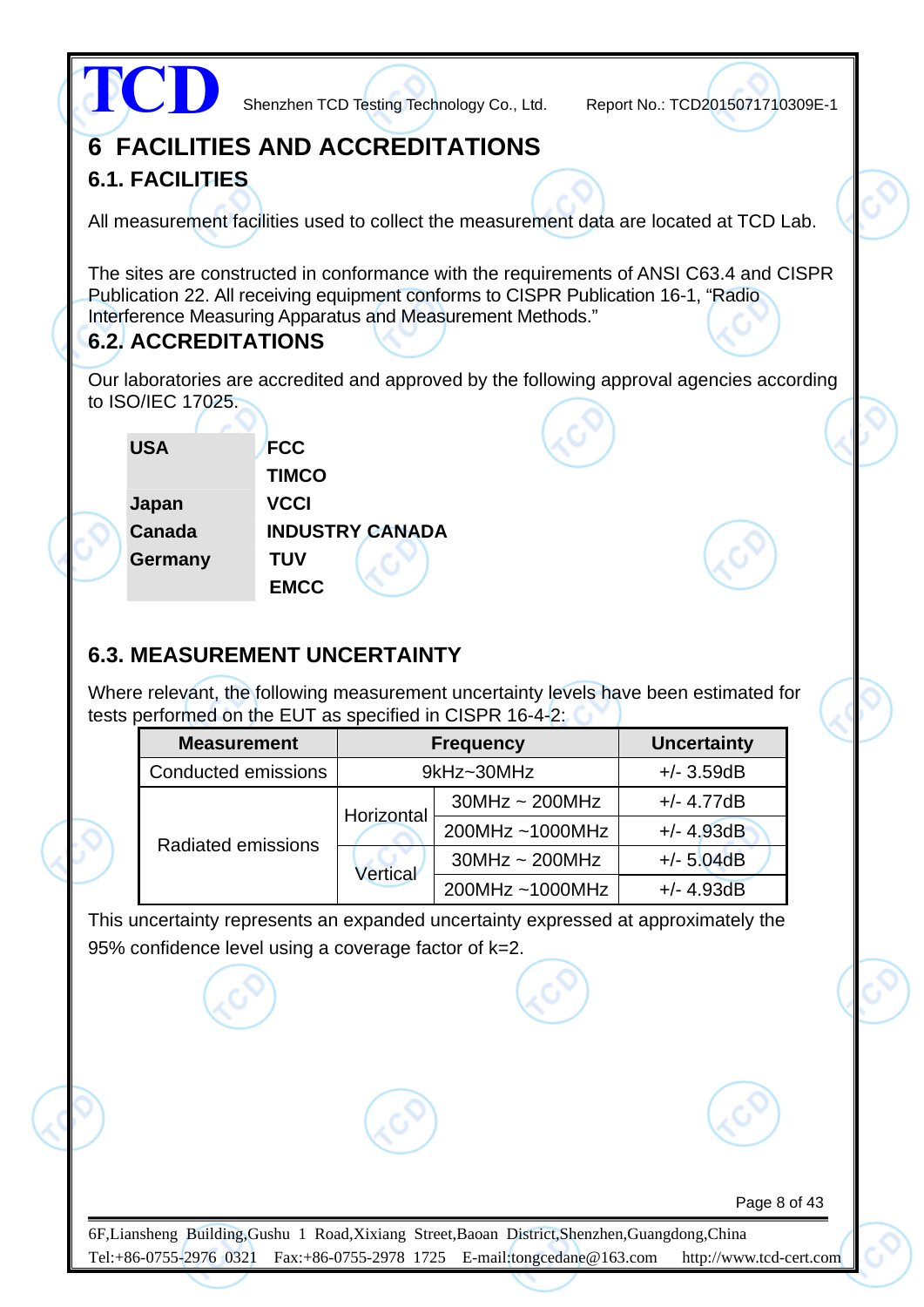# **TCD**

Shenzhen TCD Testing Technology Co., Ltd. Report No.: TCD2015071710309E-1

Page 9 of 43

## **7 EMISSION TEST**

## **7.1. CONDUCTED EMISSION MEASUREMENT**

## **7.1.1. LIMITS**

| <b>FREQUENCY (MHz)</b> |            | Class B (dBuV) |  |  |
|------------------------|------------|----------------|--|--|
|                        | Quasi-peak | Average        |  |  |
| $0.15 - 0.5$           | $66 - 56$  | $56 - 46$      |  |  |
| $0.50 - 5.0$           | 56         | 46             |  |  |
| $5.0 - 30.0$           | 60         | 50             |  |  |

#### **NOTE**:

- (1) The lower limit shall apply at the transition frequencies.
- (2) The limit decreases in line with the logarithm of the frequency in the range of 0.15 to 0.50 MHz.
- (3) All emanations from a class A/B digital device or system, including any network of conductors and apparatus connected thereto, shall not exceed the level of field strengths specified above.

## **7.1.2. TEST INSTRUMENTS**

|                          | <b>Conducted Emission Shielding Room Test Site (843)</b> |                  |                      |                        |  |  |  |  |  |  |  |  |
|--------------------------|----------------------------------------------------------|------------------|----------------------|------------------------|--|--|--|--|--|--|--|--|
| <b>Name of Equipment</b> | <b>Manufacturer</b>                                      | <b>Model</b>     | <b>Serial Number</b> | <b>Calibration Due</b> |  |  |  |  |  |  |  |  |
| <b>EMI Test Receiver</b> | R&S                                                      | <b>ESCI</b>      | 100005               | 06/24/2016             |  |  |  |  |  |  |  |  |
| <b>LISN</b>              | <b>AFJ</b>                                               | LS <sub>16</sub> | 16010222119          | 06/29/2016             |  |  |  |  |  |  |  |  |
| LISN(EUT)                | Mestec                                                   | AN3016           | 04/10040             | 06/28/2016             |  |  |  |  |  |  |  |  |

**NOTE:** 1. The calibration interval of the above test instruments is 12 months and the calibrations are traceable to international system unit (SI).

2. N.C.R = No Calibration Request.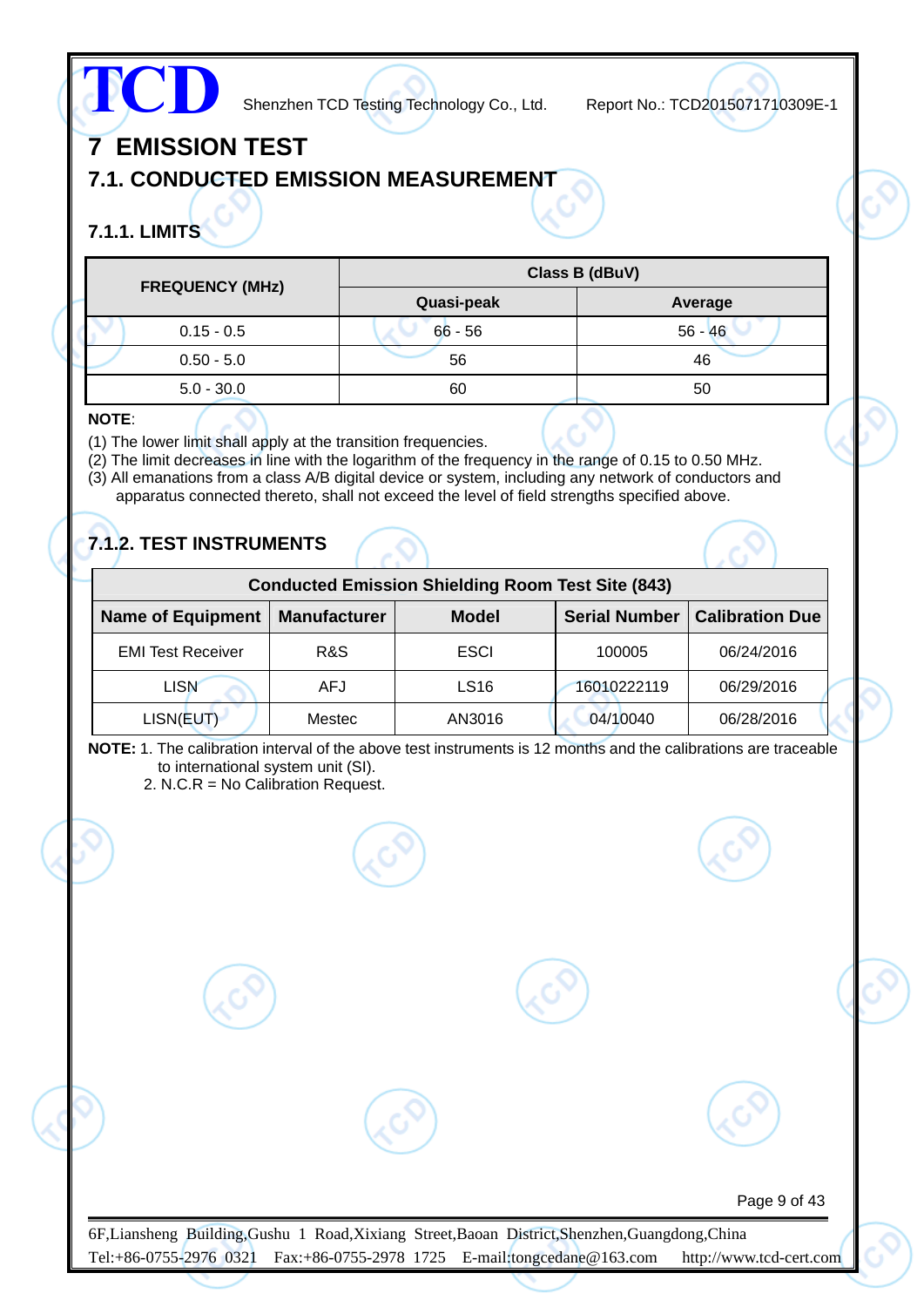**TCD**

Shenzhen TCD Testing Technology Co., Ltd. Report No.: TCD2015071710309E-1

#### **7.1.3. TEST PROCEDURES**

#### **Procedure of Preliminary Test**

The EUT and Support equipment, if needed, was set up as per the test configuration to simulate typical usage per the user's manual. When the EUT is a tabletop system, a wooden table with a height of 0.8 meters is used and is placed on the ground plane as per EN55022 (see Test Facility for the dimensions of the ground plane used). When the EUT is a floor standing equipment, it is placed on the ground plane, which has a 3-12 mm non-conductive covering to insulate the EUT from the ground plane.

All I/O cables were positioned to simulate typical actual usage as per EN55022.

The EUT test program was started. Emissions were measured on each current carrying line of the EUT using an EMI Test Receiver connected to the LISN powering the EUT.

The Receiver scanned from 150kHz to 30MHz for emissions in each of the test modes.

During the above scans, the emissions were maximized by cable manipulation.

The test mode(s) described in Item 3.1 were scanned during the preliminary test.

After the preliminary scan, we found the test mode described in Item 3.1 producing the highest emission level.

The EUT configuration and cable configuration of the above highest emission levels were recorded for reference of the final test.

#### **Procedure of Final Test**

EUT and support equipment were set up on the test bench as per the configuration with highest emission level in the preliminary test.

A scan was taken on both power lines, Line 1 and Line 2, recording at least the six highest emissions. Emission frequency and amplitude were recorded into a computer in which correction factors were used to calculate the emission level and compare reading to the applicable limit.

The test data of the worst-case condition(s) was recorded.

Page 10 of 43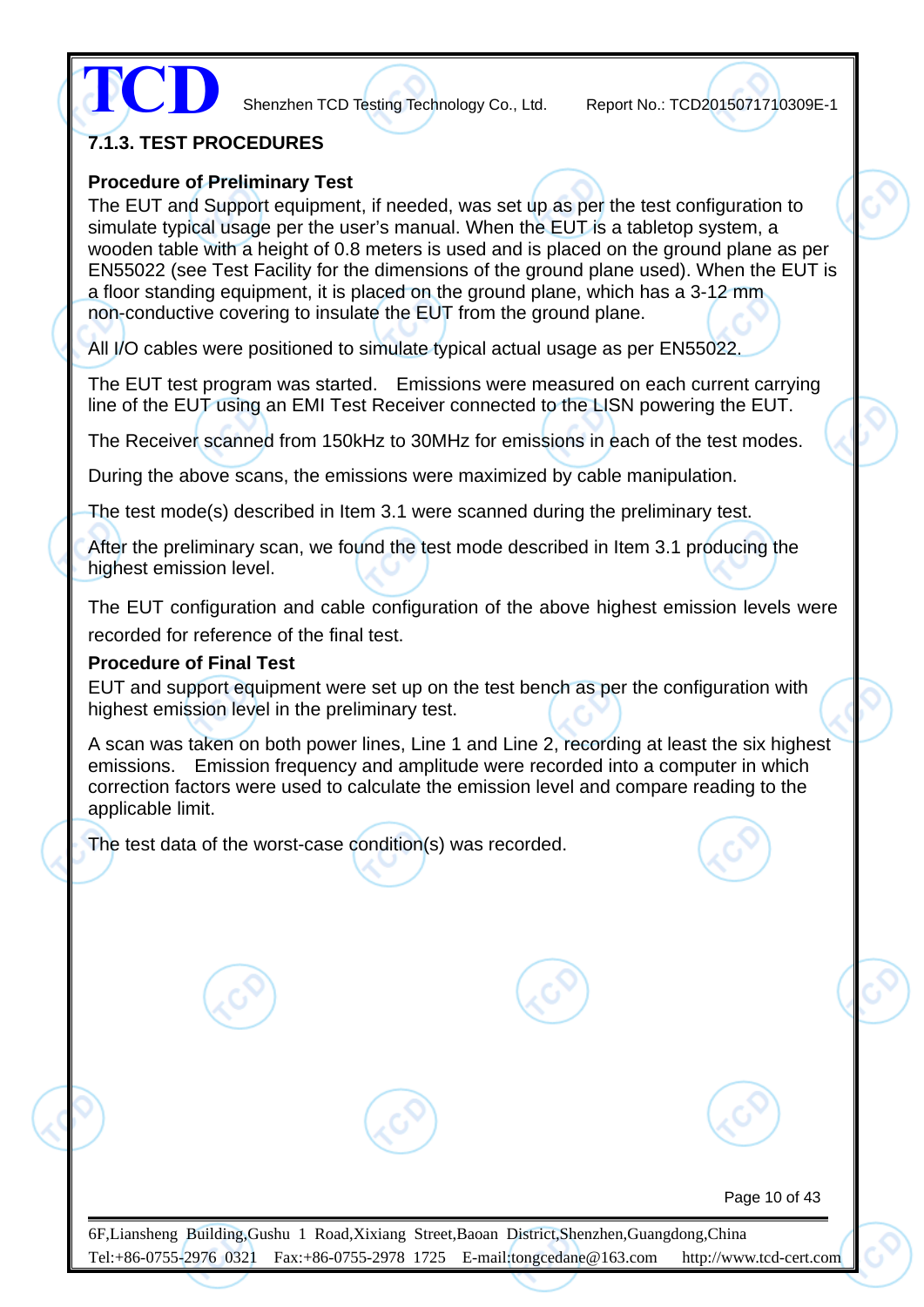

Tel:+86-0755-2976 0321 Fax:+86-0755-2978 1725 E-mail:tongcedane@163.com http://www.tcd-cert.com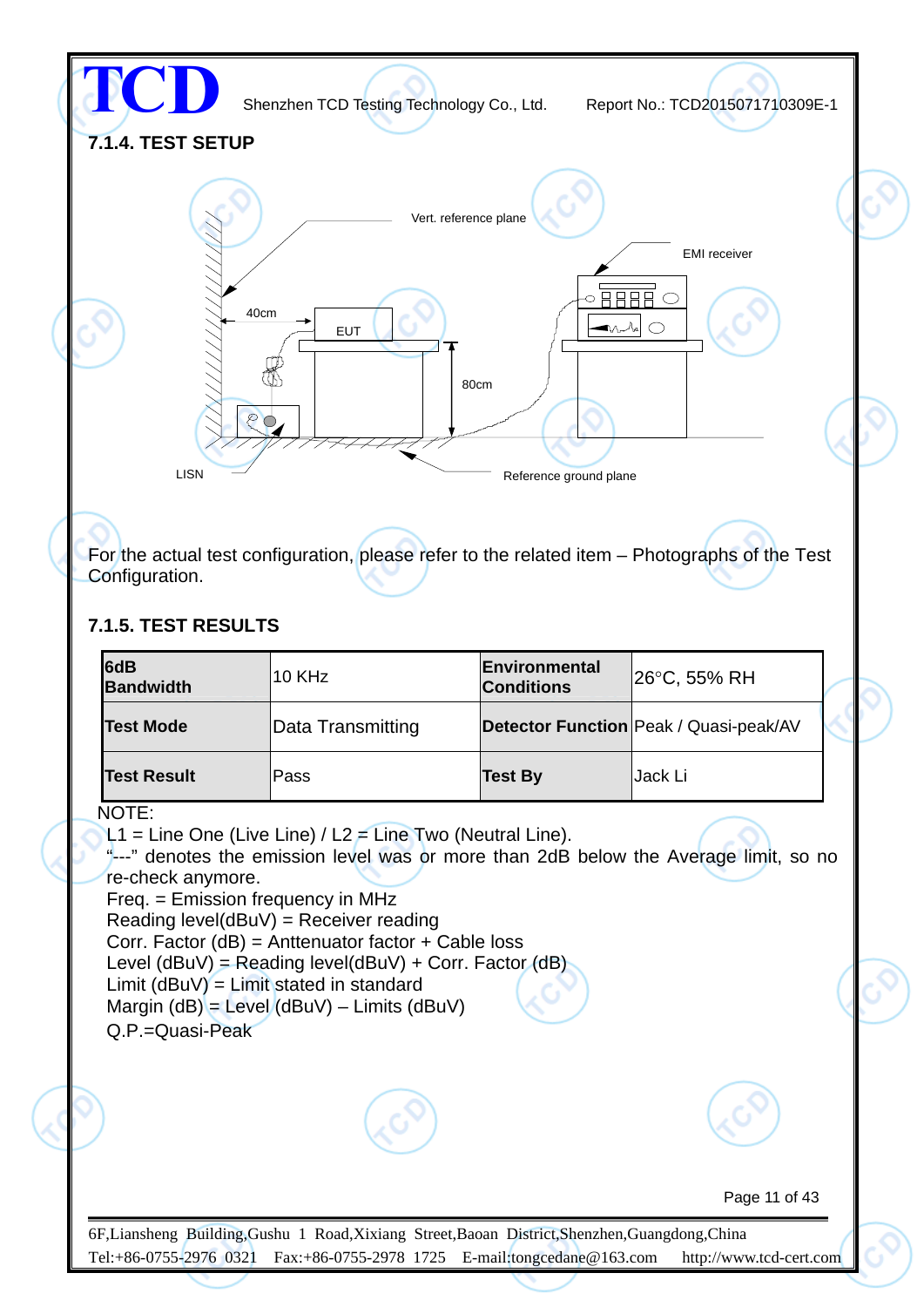

#### Note:

| No. Mk.        | Freq.  | Reading<br>Level | Correct<br>Factor | Measure-<br>ment | Limit | Over          |          |         |
|----------------|--------|------------------|-------------------|------------------|-------|---------------|----------|---------|
|                | MHz    | dBuV             | dB                | dBuV             | dBuV  | dВ            | Detector | Comment |
| $\mathbf{1}$   | 0.2380 | 37.06            | 10.78             | 47.84            |       | 62.16 -14.32  | QP       |         |
| $\overline{2}$ | 0.2380 | 31.91            | 10.78             | 42.69            | 52.16 | $-9.47$       | AVG      |         |
| 3              | 0.3140 | 35.73            | 10.85             | 46.58            |       | 59.86 - 13.28 | QP       |         |
| 4              | 0.3140 | 32.51            | 10.85             | 43.36            | 49.86 | $-6.50$       | AVG      |         |
| 5              | 0.3940 | 33.30            | 10.71             | 44.01            |       | 57.98 - 13.97 | QP       |         |
| 6              | 0.3940 | 30.87            | 10.71             | 41.58            | 47.98 | $-6.40$       | AVG      |         |
| $\overline{7}$ | 0.4700 | 34.31            | 10.59             | 44.90            |       | 56.51 -11.61  | QP       |         |
| $8 *$          | 0.4700 | 31.87            | 10.59             | 42.46            | 46.51 | -4.05         | AVG      |         |
| 9              | 0.7060 | 34.14            | 10.43             | 44.57            |       | 56.00 -11.43  | QP       |         |
| 10             | 0.7060 | 31.25            | 10.43             | 41.68            | 46.00 | -4.32         | AVG      |         |
| 11             | 0.7900 | 33.74            | 10.38             | 44.12            |       | 56.00 -11.88  | QP       |         |
| 12             | 0.7900 | 31.26            | 10.38             | 41.64            | 46.00 | $-4.36$       | AVG      |         |

\*: Maximum data x: Over limit l: over margin

Reference Only

Page 12 of 43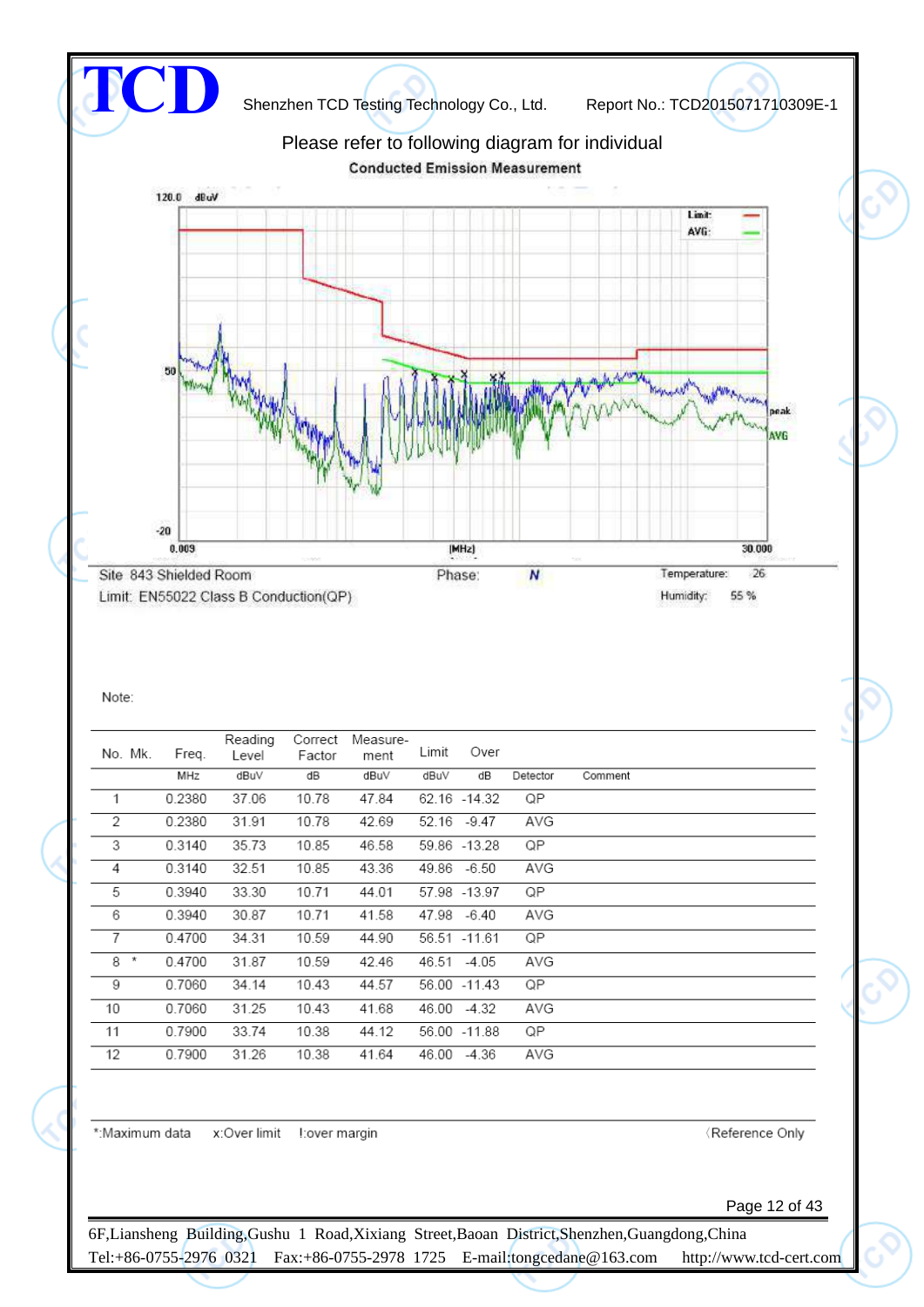

#### Note:

| No. Mk.        | Freq.  | Reading<br>Level | Correct<br>Factor | Measure-<br>ment | Limit | Over          |          |         |
|----------------|--------|------------------|-------------------|------------------|-------|---------------|----------|---------|
|                | MHz    | dBuV             | dB                | dBu∨             | dBuV  | dB            | Detector | Comment |
| 1              | 0.1580 | 39.64            | 10.37             | 50.01            |       | 65.56 -15.55  | QP       |         |
| 2              | 0.1580 | 30.74            | 10.37             | 41.11            |       | 55.56 -14.45  | AVG      |         |
| 3              | 0.2340 | 36.32            | 10.77             | 47.09            |       | 62.30 -15.21  | QP       |         |
| 4              | 0.2340 | 30.14            | 10.77             | 40.91            |       | 52.30 -11.39  | AVG      |         |
| 5              | 0.3180 | 33.73            | 10.84             | 44.57            |       | 59.76 -15.19  | QP       |         |
| 6              | 0.3180 | 28.74            | 10.84             | 39.58            |       | 49.76 -10.18  | AVG      |         |
| $\overline{7}$ | 0.4700 | 33.47            | 10.59             | 44.06            |       | 56.51 - 12.45 | QP       |         |
| 8 *            | 0.4700 | 30.24            | 10.59             | 40.83            |       | 46.51 -5.68   | AVG      |         |
| 9              | 0.7900 | 33.00            | 10.38             | 43.38            |       | 56.00 -12.62  | QP       |         |
| 10             | 0.7900 | 29.64            | 10.38             | 40.02            |       | 46.00 -5.98   | AVG      |         |
| 11             | 4.8380 | 34.32            | 10.26             | 44.58            |       | 56.00 -11.42  | QP       |         |
| 12             | 4.8380 | 27.15            | 10.26             | 37.41            | 46.00 | $-8.59$       | AVG      |         |

\*: Maximum data x: Over limit !: over margin

Reference Only

Page 13 of 43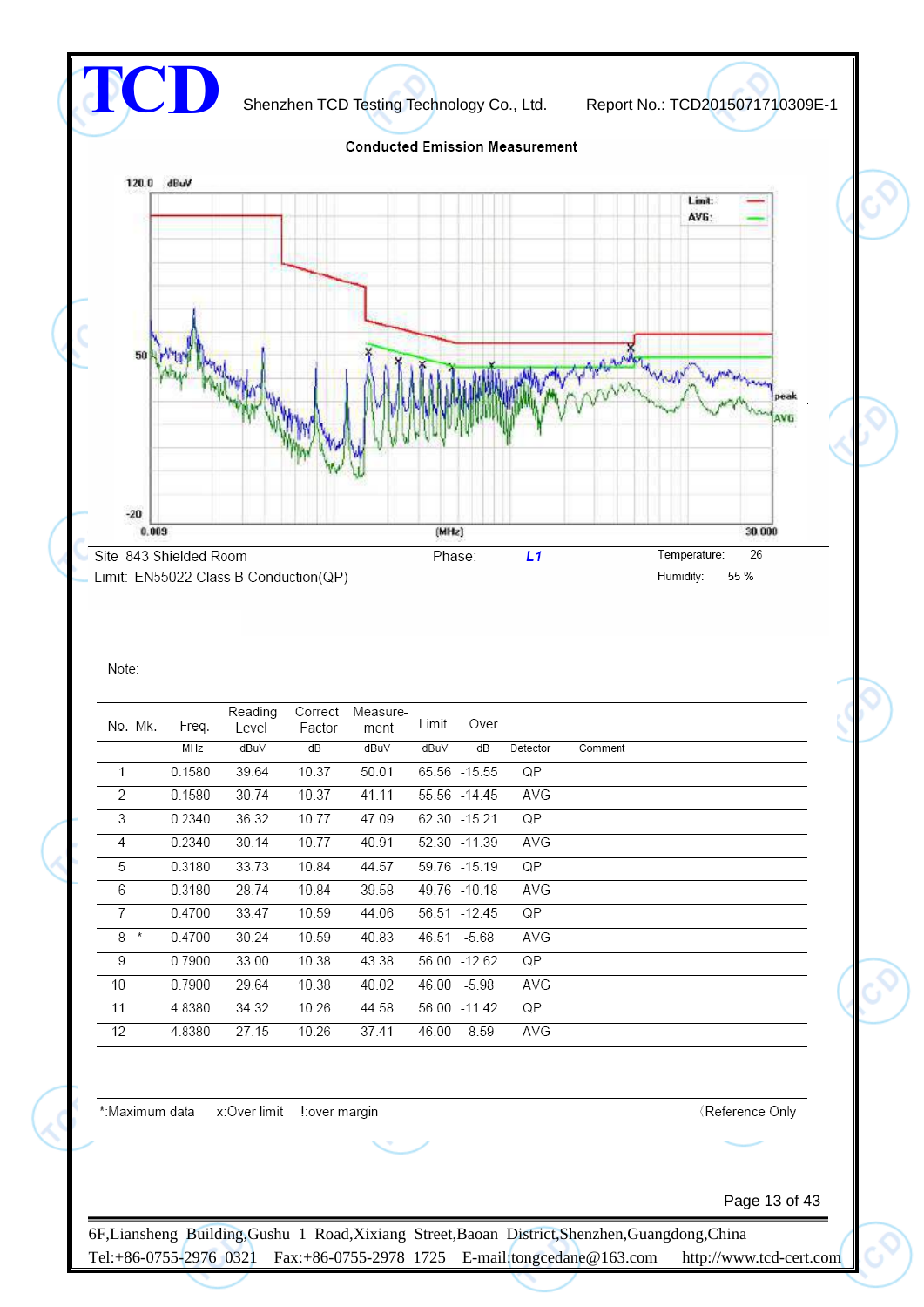

## **7.2. RADIATED EMISSION MEASUREMENT**

### **7.2.1. LIMITS**

| <b>FREQUENCY (MHz)</b> | dBuV/m (At 3m) |
|------------------------|----------------|
|                        | Limit          |
| $30 - 230$             | 40             |
| $230 - 1000$           | 47             |

**NOTE**: (1) The lower limit shall apply at the transition frequencies.

(2) Emission level (dBuV/m) = 20 log Emission level (uV/m).

## **7.2.2. TEST INSTRUMENTS**

| <b>Radiated Emission Test Site (966)</b> |                       |                |                      |                        |  |  |  |
|------------------------------------------|-----------------------|----------------|----------------------|------------------------|--|--|--|
| <b>Name of Equipment</b>                 | <b>Manufacturer</b>   | <b>Model</b>   | <b>Serial Number</b> | <b>Calibration Due</b> |  |  |  |
| <b>EMI Test Receiver</b>                 | <b>R&amp;S</b>        | <b>ESCI</b>    | 100005               | 06/24/2016             |  |  |  |
| Spectrum Analyzer                        | R&S                   | FSU            | 100114               | 06/13/2016             |  |  |  |
| Pre Amplifier                            | H.P.                  | <b>HP8447E</b> | 2945A02715           | 06/24/2016             |  |  |  |
| <b>Bilog Antenna</b>                     | <b>SUNOL Sciences</b> | JB3            | A021907              | 06/29/2016             |  |  |  |
| Cable                                    | <b>TIME MICROWAVE</b> | <b>LMR-400</b> | N-TYPE04             | 06/29/2016             |  |  |  |
| System-Controller                        | CCS                   | N/A            | N/A                  | N.C.R                  |  |  |  |
| Turn Table                               | <b>CCS</b>            | N/A            | N/A                  | N.C.R                  |  |  |  |
| Antenna Tower                            | <b>CCS</b>            | N/A            | N/A                  | N.C.R                  |  |  |  |

**NOTE:** 1. The calibration interval of the above test instruments is 12 months and the calibrations are traceable to international system unit (SI).

2. N.C.R = No Calibration Request.

Page 14 of 43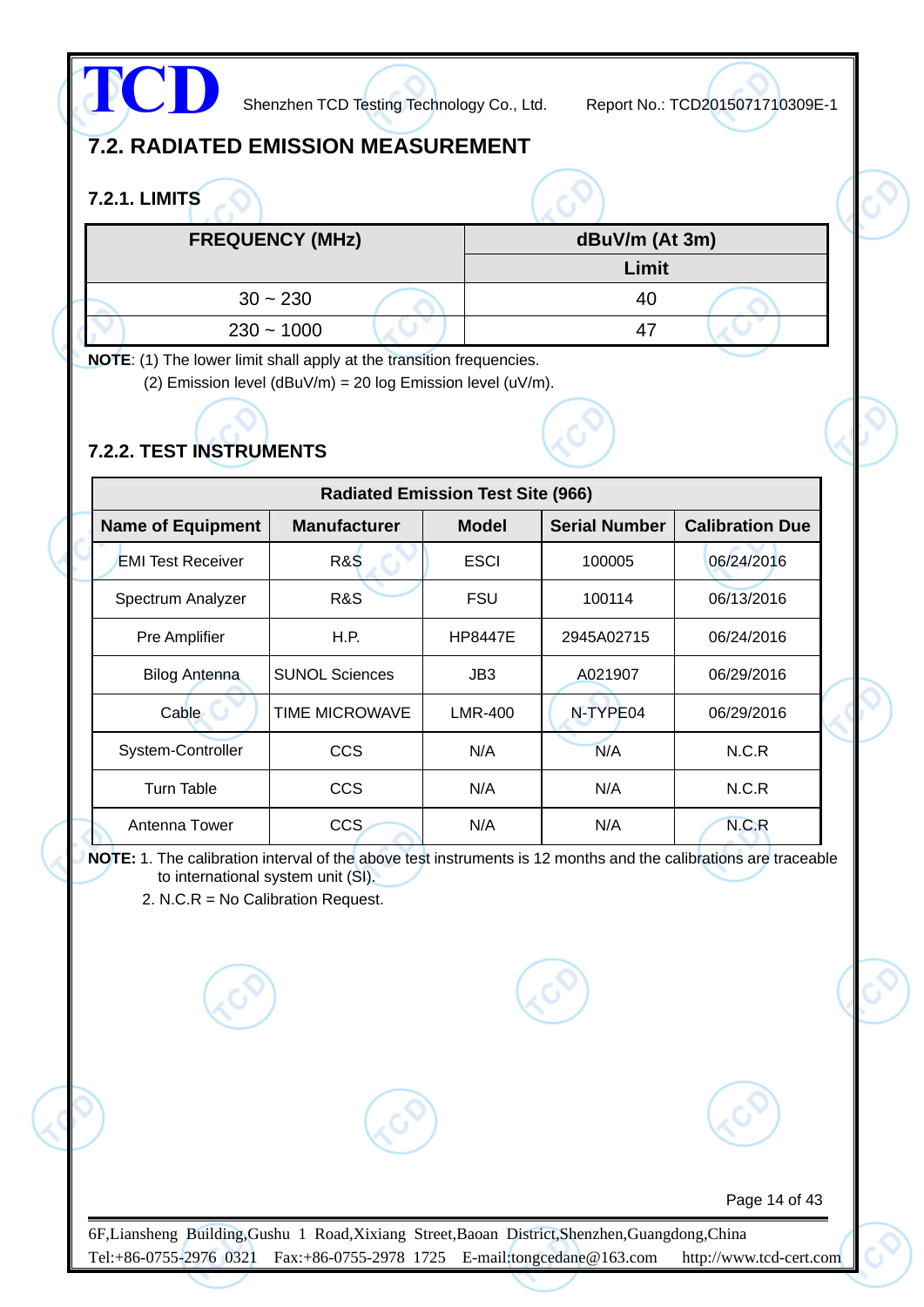

#### **7.2.3. TEST PROCEDURE**

#### **Procedure of Preliminary Test**

The equipment was set up as per the test configuration to simulate typical usage per the user's manual. When the EUT is a tabletop system, a wooden turntable with a height of 0.8 meters is used which is placed on the ground plane. When the EUT is a floor standing equipment, it is placed on the ground plane which has a 3-12 mm non-conductive covering to insulate the EUT from the ground plane.

Support equipment, if needed, was placed as per EN55022.

All I/O cables were positioned to simulate typical usage as per EN55022.

Mains cables, telephone lines or other connections to auxiliary equipment located outside the test are shall drape to the floor, be fitted with ferrite clamps or ferrite tubes placed on the floor at the point where the cable reaches the floor and then routed to the place where they leave the turntable. No extension cords shall be used to mains receptacle.

The antenna was placed at 3 meter away from the EUT as stated in EN 55022. The antenna connected to the Spectrum Analyzer via a cable and at times a pre-amplifier would be used.

The Analyzer / Receiver quickly scanned from 30MHz to 1000MHz. The EUT test program was started. Emissions were scanned and measured rotating the EUT to 360 degrees and positioning the antenna 1 to 4 meters above the ground plane, in both the vertical and the horizontal polarization, to maximize the emission reading level.

The test mode(s) described in Item 3.1 were scanned during the preliminary test:

After the preliminary scan, we found the test mode described in Item 3.1 producing the highest emission level. The EUT and cable configuration, antenna position, polarization and turntable position of the above highest emission level were recorded for the final test.

#### **Procedure of Final Test**

EUT and support equipment were set up on the turntable as per the configuration with highest emission level in the preliminary test.

The Analyzer / Receiver scanned from 30MHz to 1000MHz. Emissions were scanned and measured rotating the EUT to 360 degrees, varying cable placement and positioning the antenna 1 to 4 meters above the ground plane, in both the vertical and the horizontal polarization, to maximize the emission reading level.

Recorded at least the six highest emissions. Emission frequency, amplitude, antenna position, polarization and turntable position were recorded into a computer in which correction factors were used to calculate the emission level and compare reading to the applicable limit and only Q.P. reading is presented.

The test data of the worst-case condition(s) was recorded.

Page 15 of 43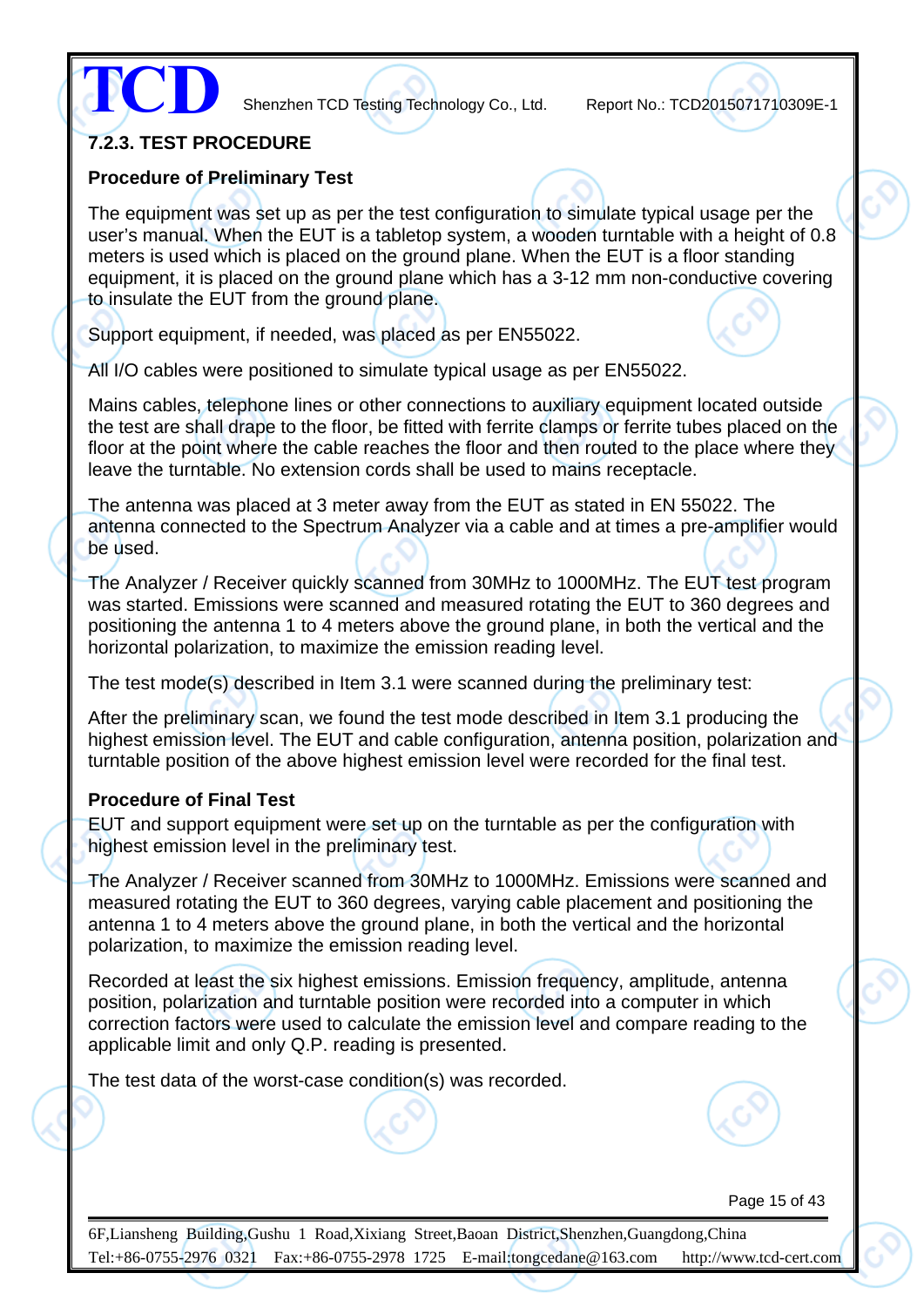

#### **7.2.5 TEST RESULTS**

For the actual test configuration, please refer to the related item – Photographs of the Test

| <b>Test Mode</b>        | Shooting/Data<br>Transmitting | <b>IEnvironmental</b><br><b>Conditions</b> | 26°C, 55% RH          |
|-------------------------|-------------------------------|--------------------------------------------|-----------------------|
| <b>6dB Bandwidth</b>    | <b>120 KHz</b>                | <b>Antenna Pole</b>                        | Vertical / Horizontal |
| <b>Antenna Distance</b> | l3m                           | <b>Detector Function</b>                   | Peak / Quasi-peak     |
| <b>Tested by</b>        | Jack Li                       |                                            |                       |

**Configuration** 

Freq. = Emission frequency in MHz Reading level( $dBuV$ ) = Receiver reading Corr. Factor (dB) = Antenna factor + Cable loss Measurement  $(dBuV) = Reading level(dBuV) + Corr. Factor (dB)$ Limit (dBuV) = Limit stated in standard Margin (dB) = Measurement (dBuV) – Limits (dBuV)

Page 16 of 43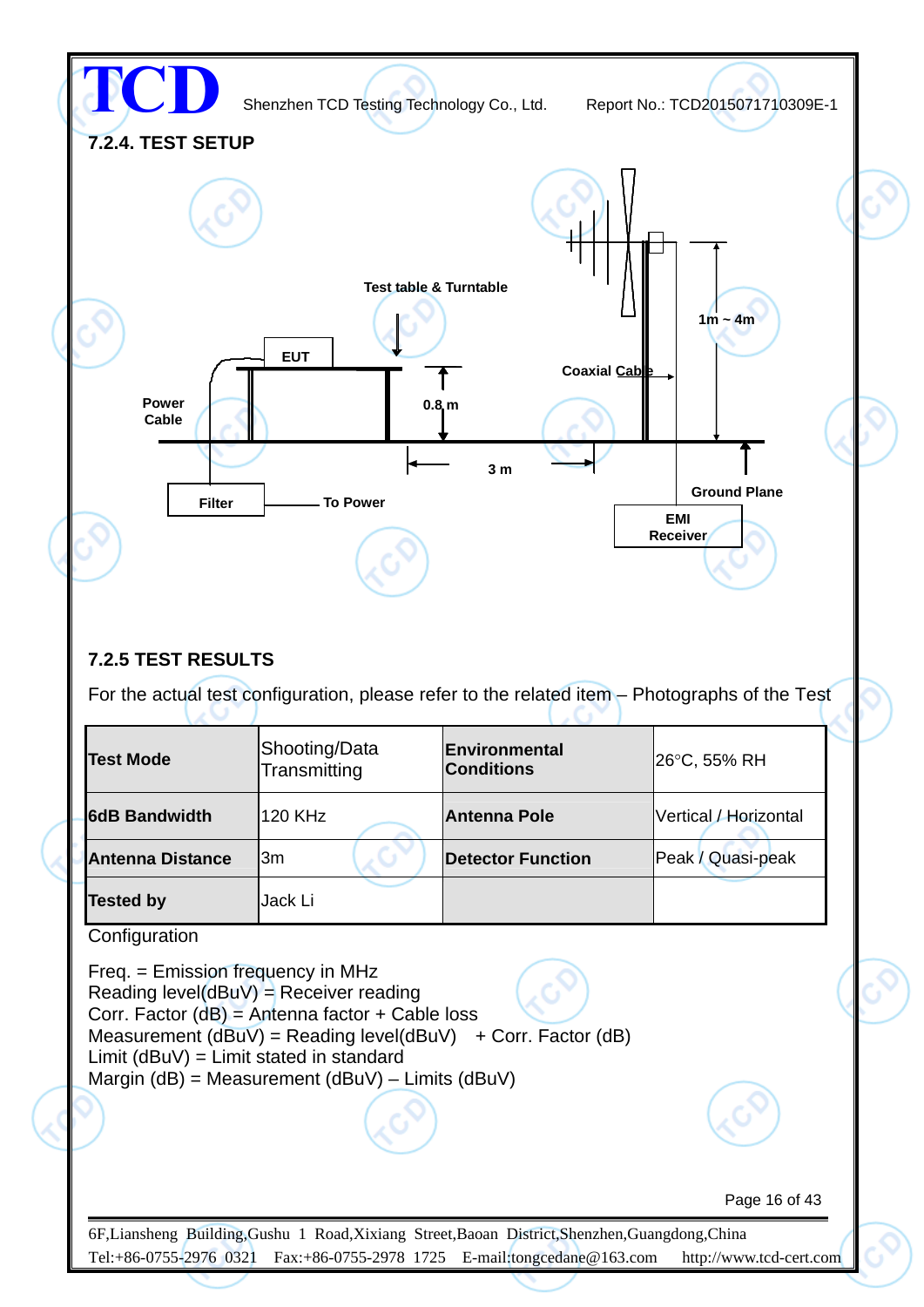

Page 17 of 43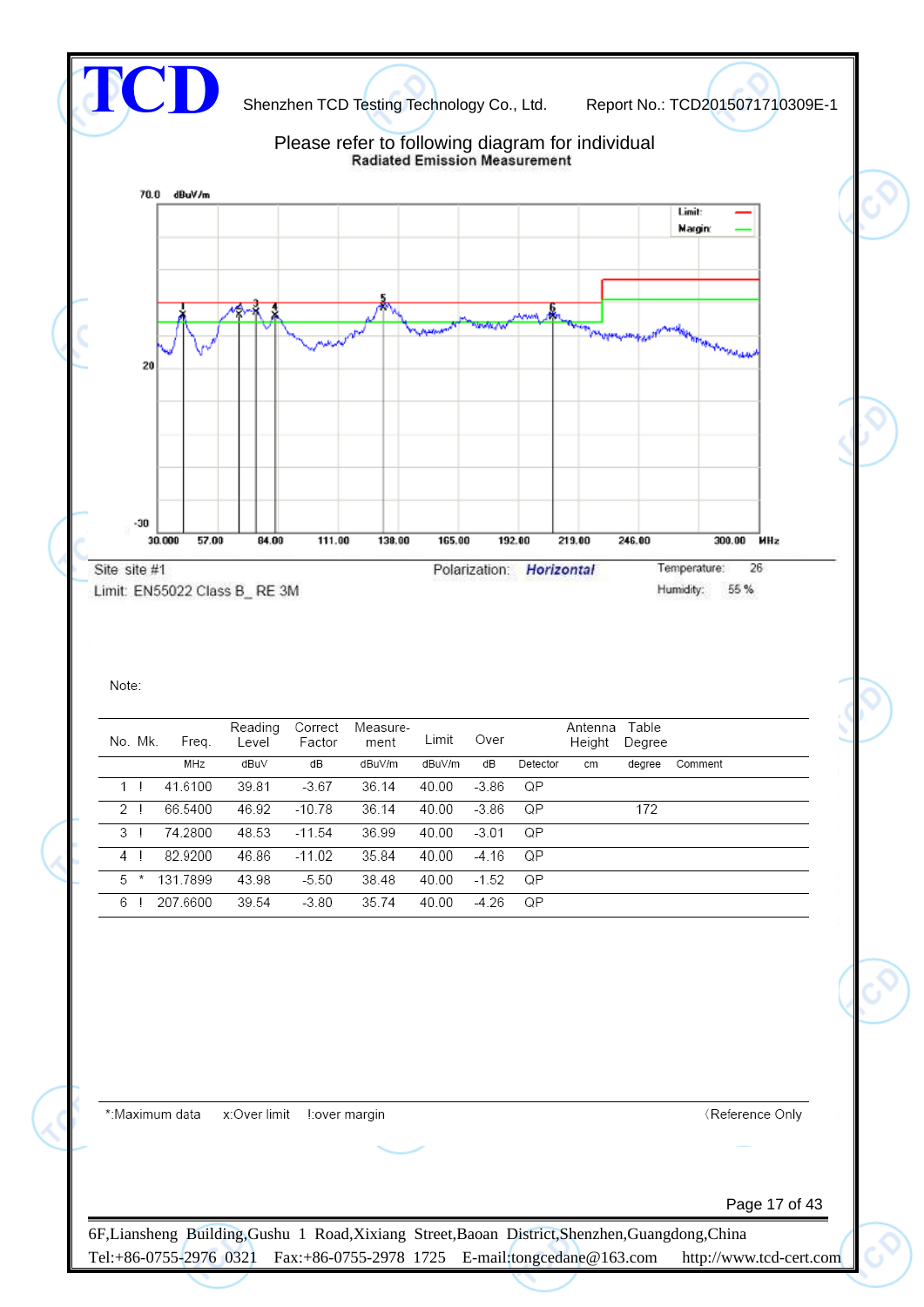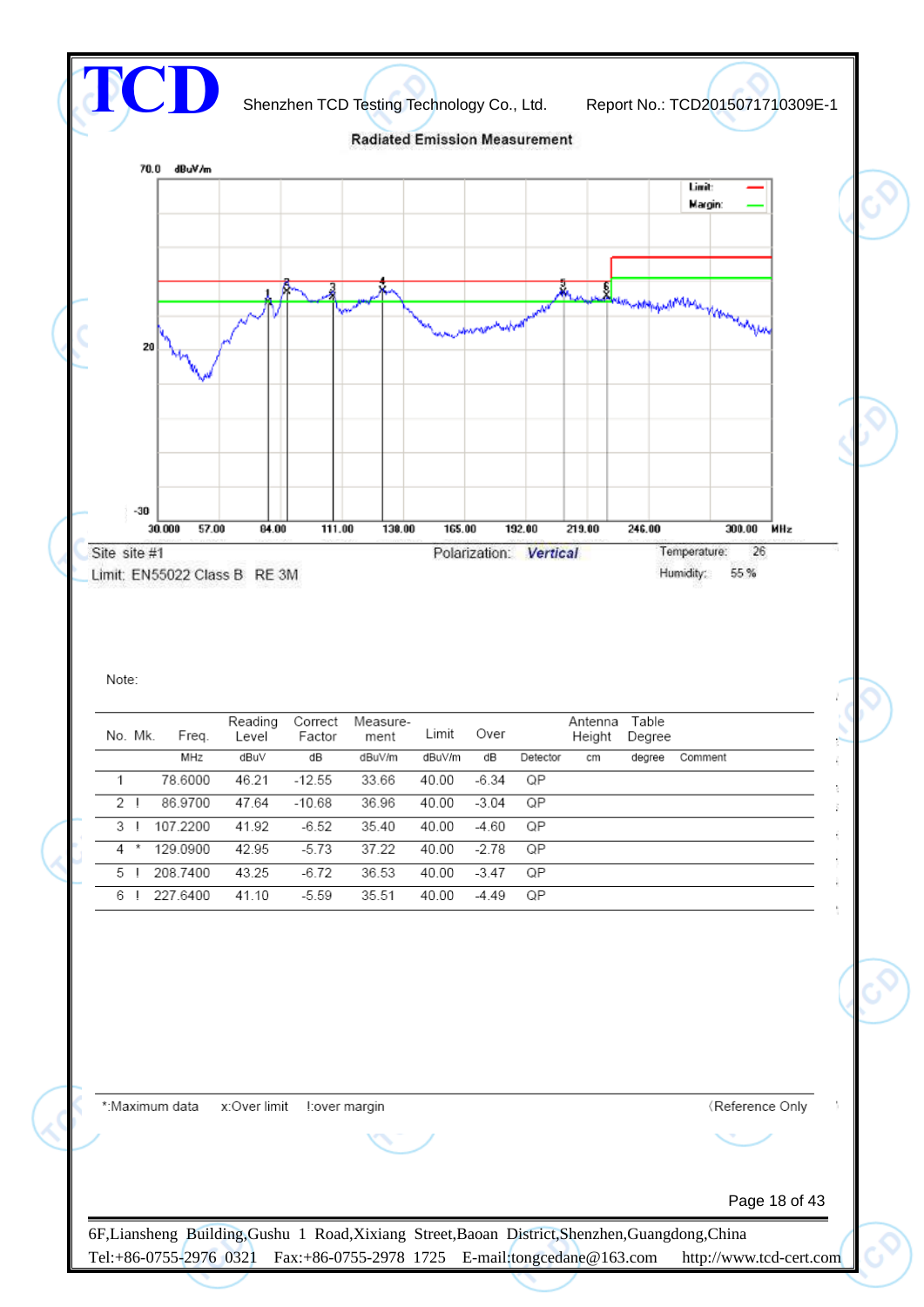

# **8 IMMUNITY TEST**

**8.1. GENERAL DESCRIPTION**

| <b>Test Type</b><br>EN 61000-4-2 | EN 55024:2010<br><b>Minimum Requirement</b><br>Electrostatic Discharge - ESD:                                                                                                                                                         |                                                   |
|----------------------------------|---------------------------------------------------------------------------------------------------------------------------------------------------------------------------------------------------------------------------------------|---------------------------------------------------|
|                                  |                                                                                                                                                                                                                                       |                                                   |
|                                  |                                                                                                                                                                                                                                       |                                                   |
|                                  | 8kV air discharge, 4kV Contact discharge,<br><b>Performance Criterion B</b>                                                                                                                                                           |                                                   |
| EN 61000-4-3                     | Radio-Frequency Electromagnetic Field<br>Susceptibility Test - RS:<br>80~1000 MHz, 3V/m, 80% AM(1kHz),<br><b>Performance Criterion A</b>                                                                                              |                                                   |
| EN 61000-4-4                     | Electrical Fast Transient/Burst - EFT,<br>Power line: 1kV, Signal line: 0.5kV,<br><b>Performance Criterion B</b>                                                                                                                      |                                                   |
| EN 61000-4-5                     | <b>Surge Immunity Test:</b><br>1.2/50 us Open Circuit Voltage,<br>8/20 us Short Circuit Current,<br>Power Port ~ Line to line: 1kV, Line to ground: 2kV<br>Signal Port $\sim$ Lines to ground : 1kV<br><b>Performance Criterion B</b> |                                                   |
| EN 61000-4-6                     | Conducted Radio Frequency Disturbances Test-CS:<br>$0.15 \sim 80$ MHz, 3Vrms, 80% AM, 1kHz,<br><b>Performance Criterion A</b>                                                                                                         |                                                   |
| EN 61000-4-8                     | Power frequency magnetic field immunity test<br>50 Hz, 1A/m<br><b>Performance Criterion A</b>                                                                                                                                         |                                                   |
| EN 61000-4-11                    | <b>Voltage Dips:</b><br>i) >95% reduction for 0.5 period,<br><b>Performance Criterion B</b><br>ii) 30% reduction for 25 period,                                                                                                       |                                                   |
|                                  |                                                                                                                                                                                                                                       |                                                   |
|                                  | >95% reduction for 250 period                                                                                                                                                                                                         |                                                   |
|                                  | Performance Criterion C                                                                                                                                                                                                               |                                                   |
|                                  |                                                                                                                                                                                                                                       |                                                   |
|                                  |                                                                                                                                                                                                                                       |                                                   |
|                                  | Page 19 of 43                                                                                                                                                                                                                         |                                                   |
|                                  |                                                                                                                                                                                                                                       | Performance Criterion C<br>Voltage Interruptions: |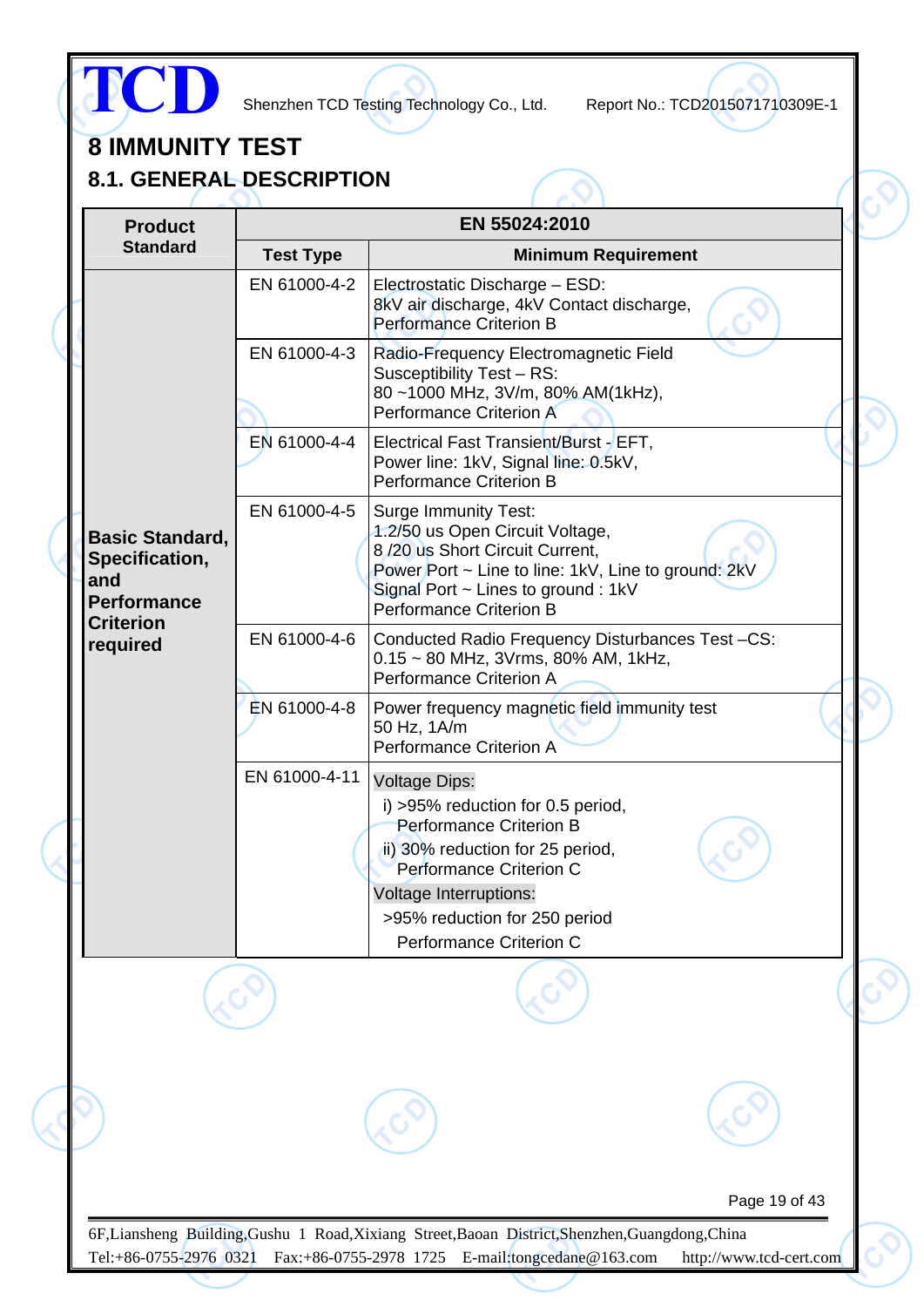|                    |                                         | The apparatus shell continues to operate as intended without operator<br>intervention. No degradation of performance or loss of function is allowed below<br>a performance level specified by the manufacturer, when the apparatus is used<br>as intended. The performance level may be replaced by a permissible loss of<br>performance. If the manufacturer does not specify the minimum performance<br>level or the permissible performance loss, then either of these may be derived<br>from the product description and documentation, and by what the user may<br>reasonably expect from the equipment if used as intended. |  |
|--------------------|-----------------------------------------|-----------------------------------------------------------------------------------------------------------------------------------------------------------------------------------------------------------------------------------------------------------------------------------------------------------------------------------------------------------------------------------------------------------------------------------------------------------------------------------------------------------------------------------------------------------------------------------------------------------------------------------|--|
| <b>Criteria B:</b> |                                         | After test, the apparatus shell continues to operate as intended without operator<br>intervention. No degradation of performance or loss of function is allowed, after<br>the application of the phenomenon below a performance level specified by the<br>manufacturer, when the apparatus is used as intended. The performance level<br>may be replaced by a permissible loss of performance.                                                                                                                                                                                                                                    |  |
|                    | from the equipment if used as intended. | During the test, degradation of performance is however allowed. However, no<br>change of operating state if stored data is allowed to persist after the test. If the<br>manufacturer does not specify the minimum performance level or the permissible<br>performance loss, then either of these may be derived from the product<br>description and documentation, and by what the user may reasonably expect                                                                                                                                                                                                                     |  |
| <b>Criteria C:</b> | manufacturer instructions.              | Temporary loss of function is allowed, provided the functions is self-recoverable<br>or can be restored by the operation of controls by the user in accordance with the                                                                                                                                                                                                                                                                                                                                                                                                                                                           |  |
|                    | battery backup, shall not be lost.      | Functions, and/or information stored in non-volatile memory, or protected by a                                                                                                                                                                                                                                                                                                                                                                                                                                                                                                                                                    |  |
|                    |                                         |                                                                                                                                                                                                                                                                                                                                                                                                                                                                                                                                                                                                                                   |  |
|                    |                                         |                                                                                                                                                                                                                                                                                                                                                                                                                                                                                                                                                                                                                                   |  |
|                    |                                         |                                                                                                                                                                                                                                                                                                                                                                                                                                                                                                                                                                                                                                   |  |
|                    |                                         |                                                                                                                                                                                                                                                                                                                                                                                                                                                                                                                                                                                                                                   |  |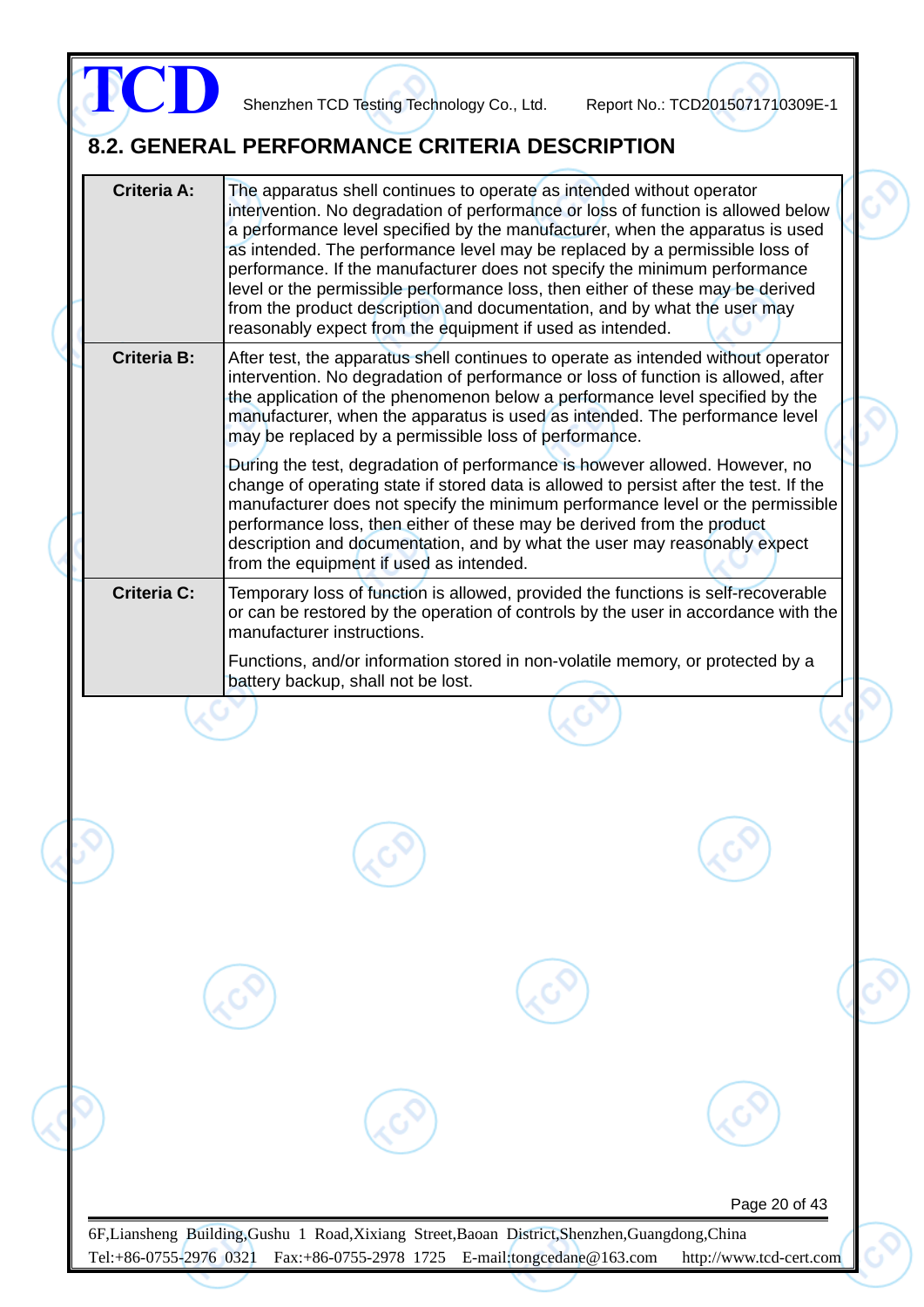|                                                                                                                                                                                                                                               | 8.3. ELECTROSTATIC DISCHARGE (ESD)                                    |                                                                                                                                         |                      |                        |
|-----------------------------------------------------------------------------------------------------------------------------------------------------------------------------------------------------------------------------------------------|-----------------------------------------------------------------------|-----------------------------------------------------------------------------------------------------------------------------------------|----------------------|------------------------|
| <b>8.3.1. TEST SPECIFICATION</b><br><b>Basic Standard:</b><br><b>Discharge Impedance:</b><br><b>Charging Capacity:</b><br><b>Discharge Voltage:</b><br><b>Number of Discharge:</b><br><b>Discharge Mode:</b><br><b>Performance Criterion:</b> | EN 61000-4-2<br>330 ohm<br>150pF<br><b>Polarity:</b><br>1 time/s<br>B | Air Discharge: 8 kV (Direct)<br>Contact Discharge: 4 kV (Direct/Indirect)<br>Positive & Negative<br>Minimum 25 times at each test point |                      |                        |
| 8.3.2. TEST INSTRUMENT                                                                                                                                                                                                                        |                                                                       | <b>IMMUNITY SHIELDED ROOM</b>                                                                                                           |                      |                        |
| <b>Name of Equipment</b>                                                                                                                                                                                                                      | <b>Manufacturer</b>                                                   | <b>Model</b>                                                                                                                            | <b>Serial Number</b> | <b>Calibration Due</b> |
| ESD 2000                                                                                                                                                                                                                                      | <b>EMC PARTNER</b>                                                    | ESD2000                                                                                                                                 | 182                  | 06/29/2016             |
| international system unit (SI).                                                                                                                                                                                                               |                                                                       |                                                                                                                                         |                      |                        |
|                                                                                                                                                                                                                                               |                                                                       |                                                                                                                                         |                      |                        |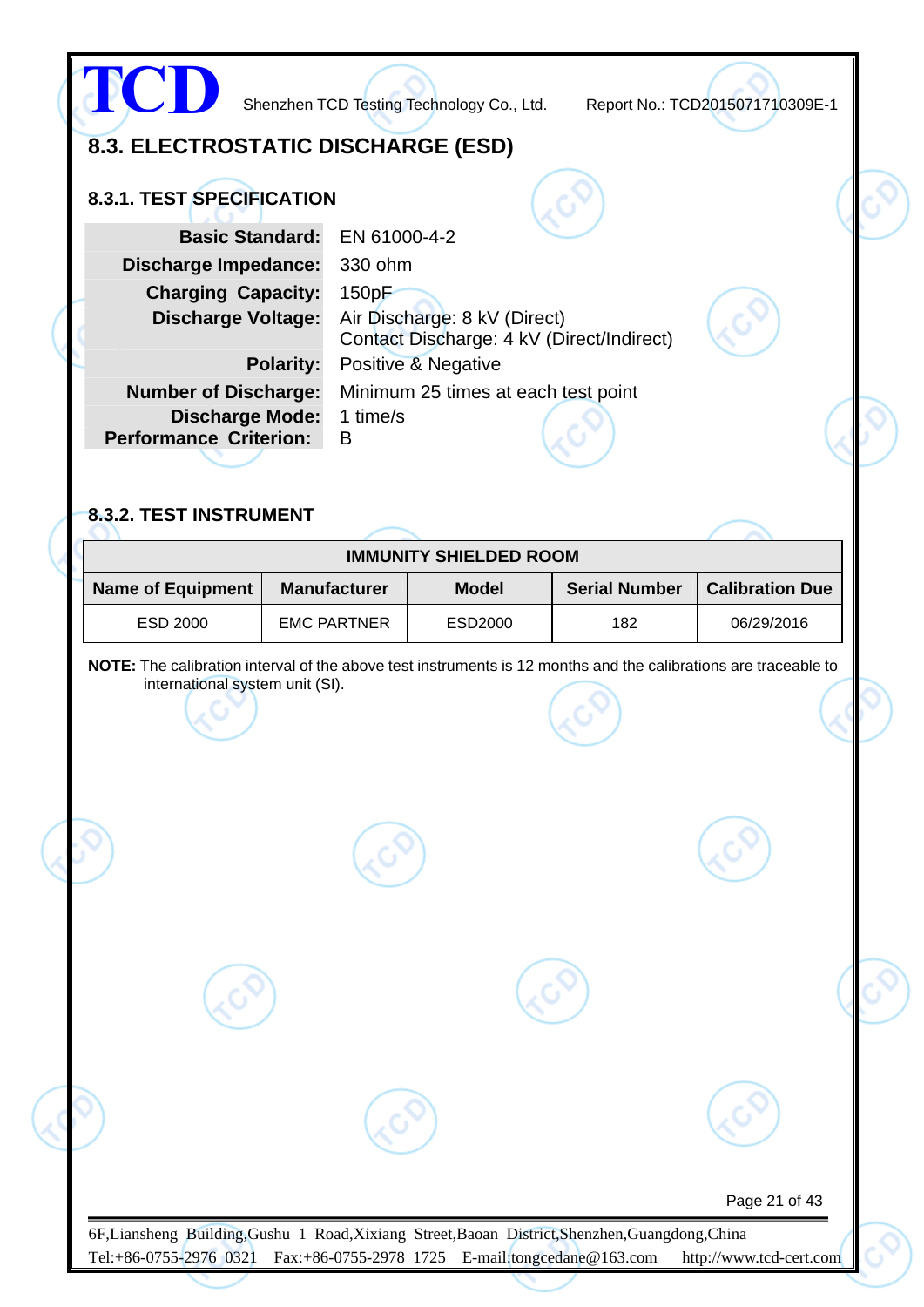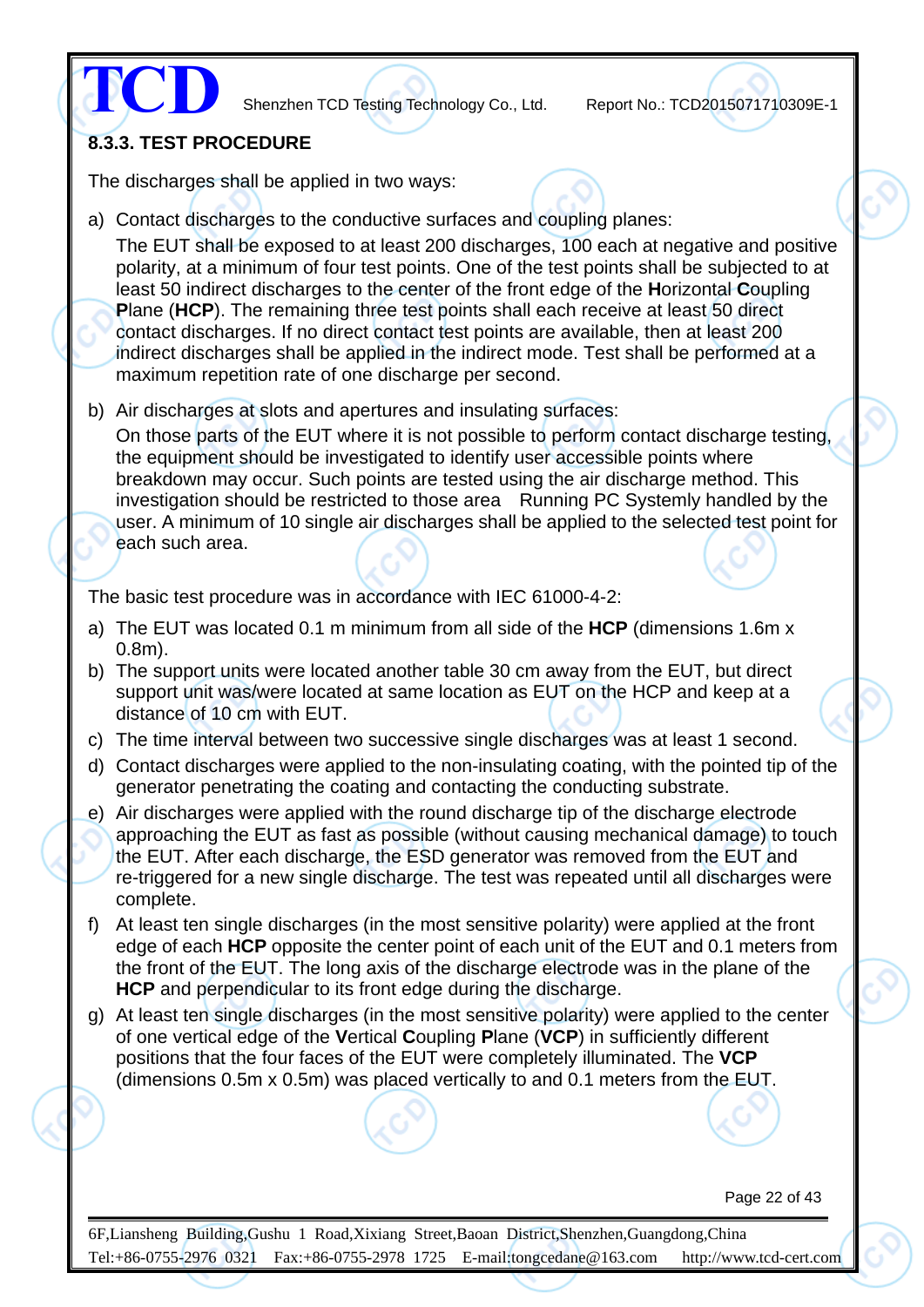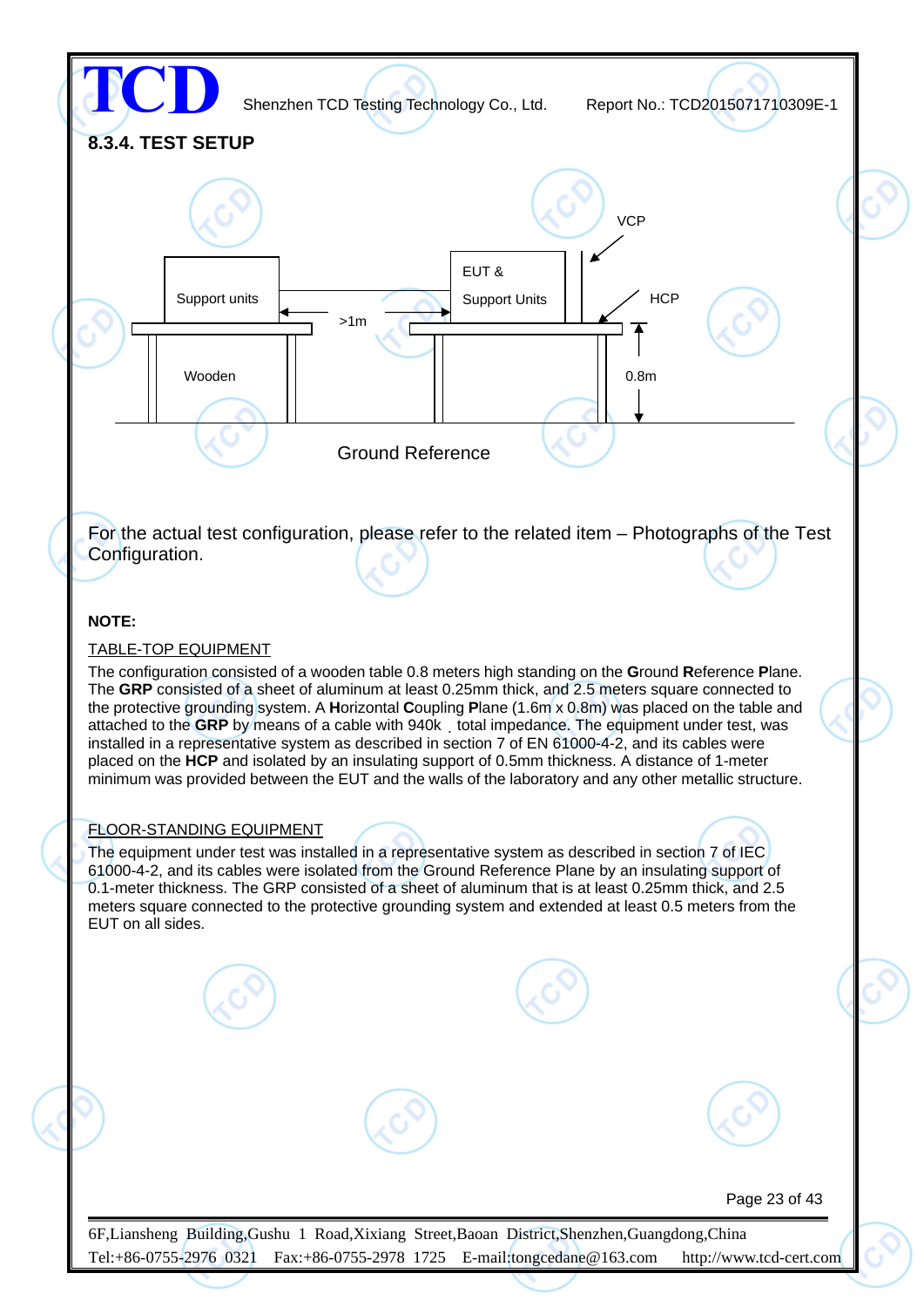

# **8.3.5. TEST RESULTS**

| Temperature:<br><b>Pressure</b>                                               | $25^{\circ}$ C<br>996mbar                                                                                   |                            | <b>Humidity</b><br><b>Test result</b> |                                        | 50% RH<br>Pass             |                |                                         |  |
|-------------------------------------------------------------------------------|-------------------------------------------------------------------------------------------------------------|----------------------------|---------------------------------------|----------------------------------------|----------------------------|----------------|-----------------------------------------|--|
| <b>Test mode</b>                                                              |                                                                                                             |                            |                                       |                                        | Jack Li                    |                |                                         |  |
|                                                                               | Shooting/Data Transmitting                                                                                  |                            | <b>Test By</b>                        |                                        |                            |                |                                         |  |
|                                                                               |                                                                                                             | <b>Air Discharge</b>       |                                       |                                        |                            |                |                                         |  |
|                                                                               | <b>Test Levels</b>                                                                                          |                            |                                       | <b>Results</b>                         |                            |                |                                         |  |
| <b>Test locations</b>                                                         | $± 8$ kV                                                                                                    | <b>Pass</b>                | Fail                                  | <b>Performance</b><br><b>Criterion</b> |                            |                | <b>Observation</b>                      |  |
| 8Points<br>Slot                                                               | $\boxtimes$                                                                                                 | $\boxtimes$                |                                       | B                                      | <b>Note</b>                | 1              | $\boxtimes$                             |  |
| 4Points<br>Screen                                                             | $\boxtimes$                                                                                                 | $\boxtimes$                |                                       | B                                      | <b>Note</b>                | 1              | $\boxtimes$                             |  |
|                                                                               |                                                                                                             |                            |                                       |                                        |                            |                |                                         |  |
|                                                                               | <b>Test Levels</b>                                                                                          | <b>Contact Discharge</b>   |                                       | <b>Results</b>                         |                            |                |                                         |  |
| <b>Test Points</b>                                                            | $±$ 4 kV                                                                                                    | <b>Pass</b>                | Fail                                  | <b>Performance</b><br><b>Criterion</b> |                            |                | <b>Observation</b>                      |  |
| <b>USB Port</b><br>1Points                                                    | $\boxtimes$                                                                                                 | $\boxtimes$                |                                       | B                                      | <b>Note</b>                | 1              | $\boxtimes$ 2                           |  |
| AV OUT Port1Points                                                            | $\boxtimes$                                                                                                 | $\boxtimes$                |                                       | B                                      | <b>Note</b>                | $\blacksquare$ | $\overline{\boxtimes}$ 2                |  |
| <b>Button</b><br>6Points                                                      | $\boxtimes$                                                                                                 | $\boxtimes$                |                                       | $\overline{\mathbf{B}}$                | <b>Note</b>                | 1              | $\boxtimes$                             |  |
| <b>HCP</b><br>4Points<br><b>VCP</b><br>4Points                                | $\boxtimes$<br>$\boxtimes$                                                                                  | $\boxtimes$<br>$\boxtimes$ |                                       | B<br>B                                 | <b>Note</b><br><b>Note</b> | Ι1<br>1        | $\boxtimes$ 2<br>$\overline{\boxtimes}$ |  |
|                                                                               | 2. The loss of function of the EUT during the test and it was recovered by itself operation after the test. |                            |                                       |                                        |                            |                |                                         |  |
| NOTE: 1. There was no change compared with initial operation during the test. |                                                                                                             |                            |                                       |                                        |                            |                |                                         |  |
|                                                                               |                                                                                                             |                            |                                       |                                        |                            |                |                                         |  |
|                                                                               |                                                                                                             |                            |                                       |                                        |                            |                |                                         |  |
|                                                                               |                                                                                                             |                            |                                       |                                        |                            |                |                                         |  |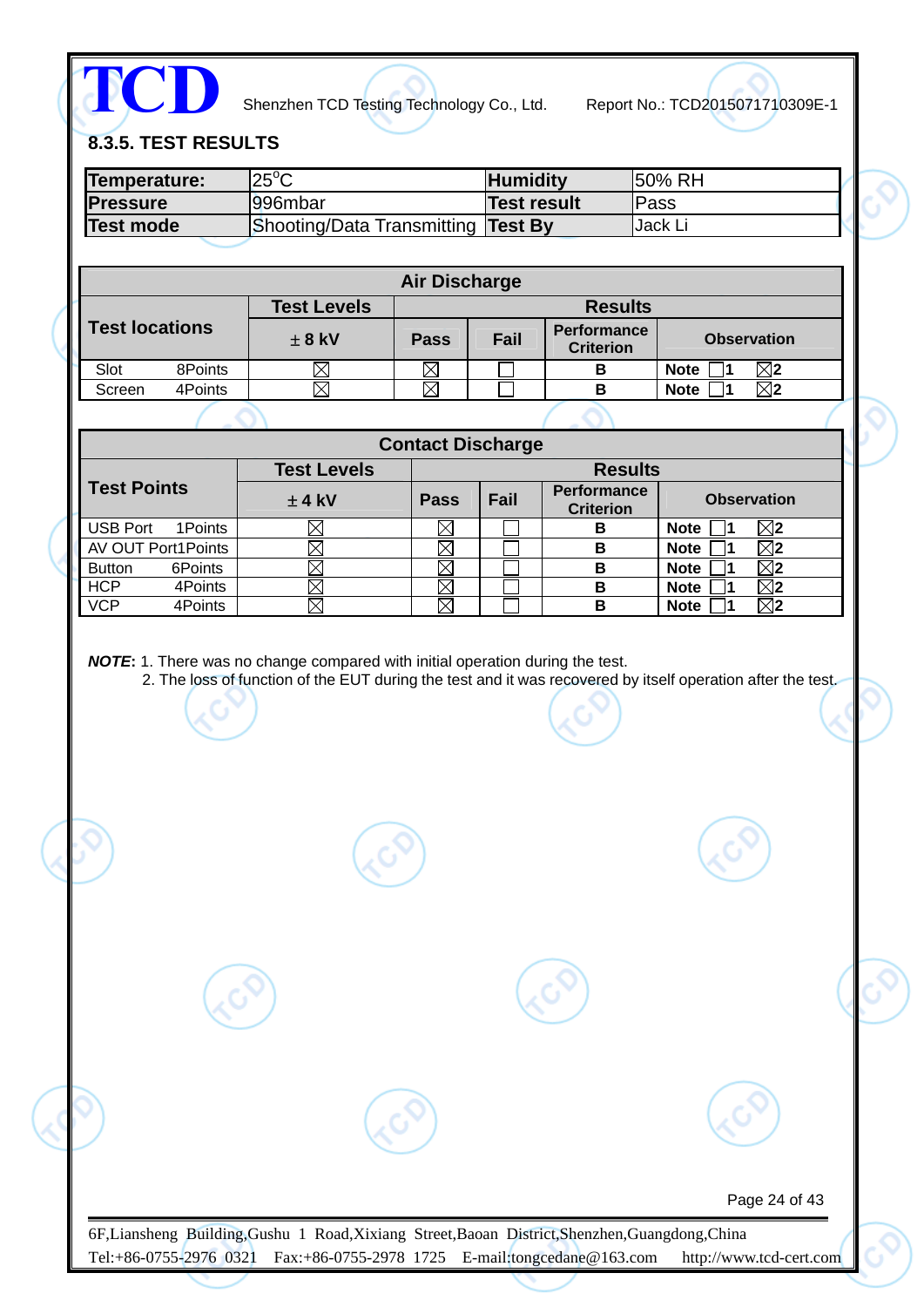**8.4. RADIATED, RADIO-FREQUENCY, ELECTROMAGNETIC FIELD (RS) 8.4.1. TEST SPECIFICATION Basic Standard:** EN 61000-4-3 **Frequency Range:** 80 MHz ~1000 MHz, **Field Strength:** 3 V/m **Modulation:** 1kHz Sine Wave, 80%, AM Modulation **Frequency Step:** 1 % of preceding frequency value **Polarity of Antenna:** Horizontal and Vertical **Test Distance:** 3 m **Antenna Height:** 1.5m **Performance Criterion:** A **TCD** Shenzhen TCD Testing Technology Co., Ltd. Report No.: TCD2015071710309E-1

#### **8.4.2. TEST INSTRUMENT**

| 743 RS Chamber           |                     |                 |                      |                        |  |  |
|--------------------------|---------------------|-----------------|----------------------|------------------------|--|--|
| <b>Name of Equipment</b> | <b>Manufacturer</b> | <b>Model</b>    | <b>Serial Number</b> | <b>Calibration Due</b> |  |  |
| Signal Generator         | Maconi              | 2022D           | 119246/003           | 06/29/2016             |  |  |
| <b>Power Amplifier</b>   | M <sub>2</sub> S    | A00181-1000     | 9801-112             | 06/29/2016             |  |  |
| <b>Power Amplifier</b>   | M <sub>2</sub> S    | AC8113/800-250A | 9801-179             | 06/29/2016             |  |  |
| Power Antenna            | <b>SCHAFFNER</b>    | <b>CBL6140A</b> | 1204                 | 06/29/2016             |  |  |

**NOTE:** 1. The calibration interval of the above test instruments is 12 months and the calibrations are traceable to international system unit (SI).

2. N.C.R.= No Calibration required

#### **8.4.3. TEST PROCEDURE**

The test procedure was in accordance with EN 61000-4-3

- a) The testing was performed in a fully anechoic chamber. The transmit antenna was located at a distance of 3 meters from the EUT.
- b) The frequency range is swept from 80 MHz to 1000 MHz, with the signal 80% amplitude modulated with a 1kHz sine-wave. The rate of sweep did not exceed 1.5 x 10  $3$  decade/s, where the frequency range is swept incrementally, the step size was 1% of preceding frequency value.
- c) The dwell time at each frequency shall be not less than the time necessary for the EUT to be able to respond.
- d) The test was performed with the EUT exposed to both vertically and horizontally polarized fields on each of the four sides.

Page 25 of 43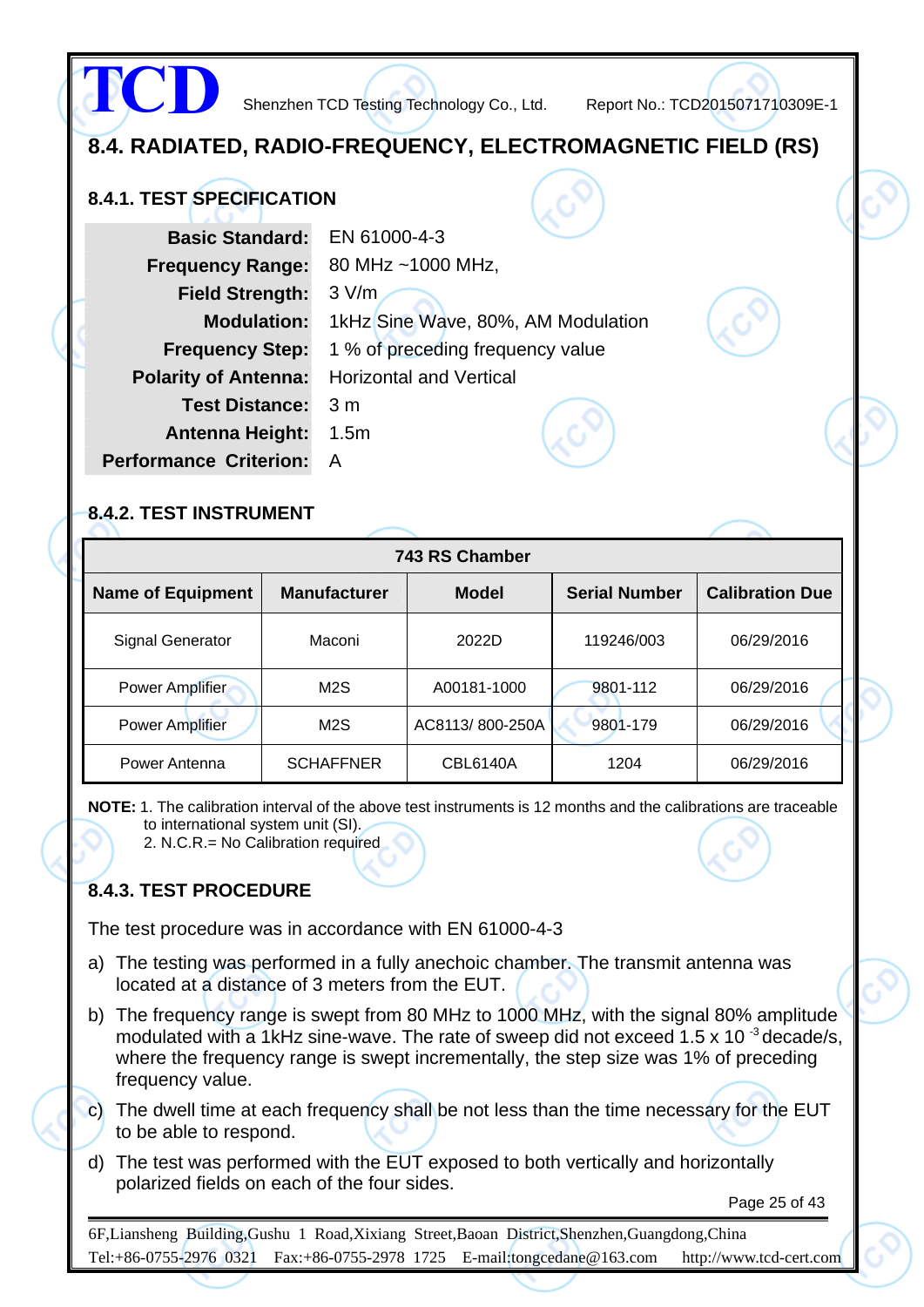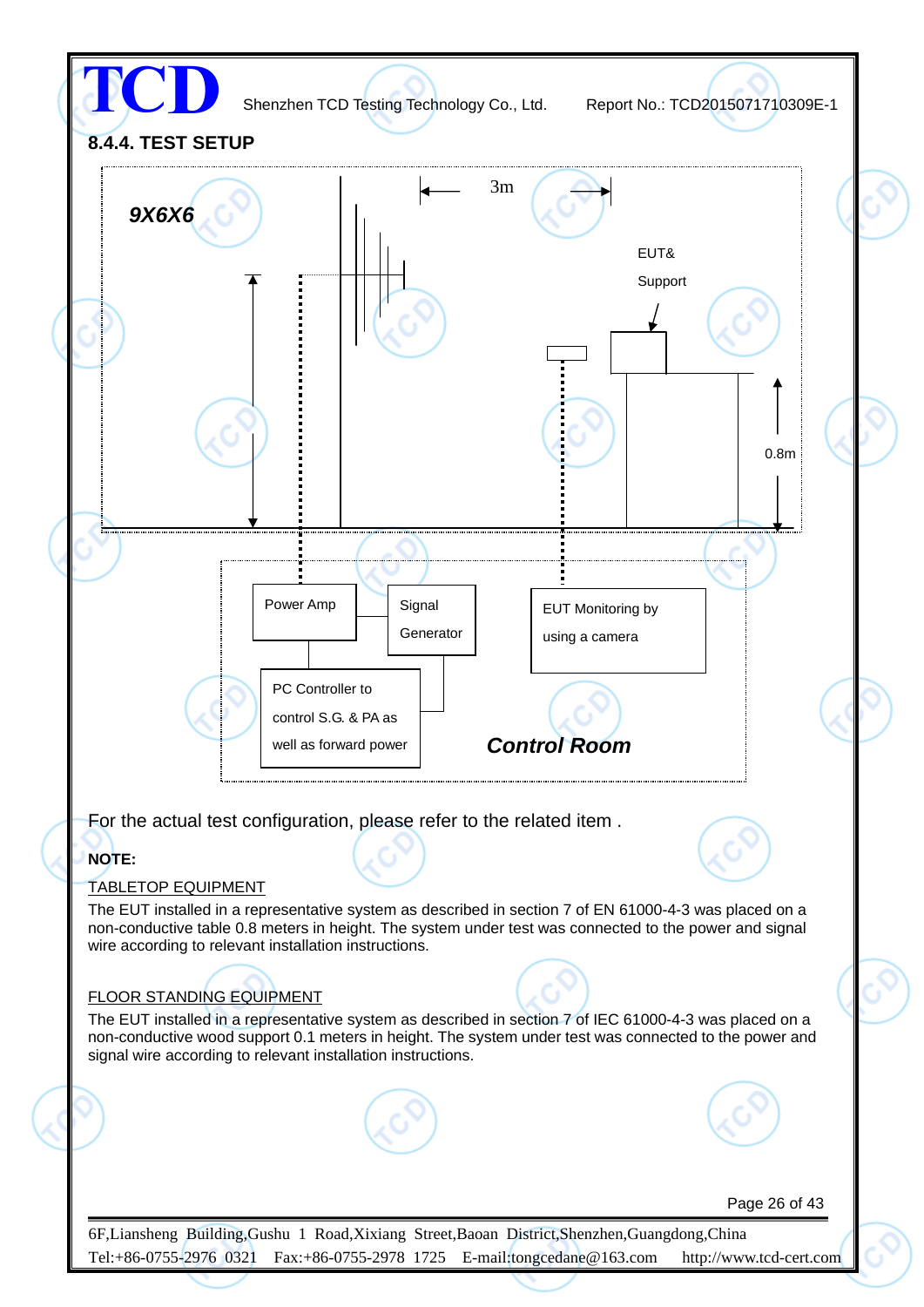**TCD**

Shenzhen TCD Testing Technology Co., Ltd. Report No.: TCD2015071710309E-1

**8.4.5. TEST RESULTS** 

| Temperature:     | $"25^{\circ}$ C               | <b>Humidity</b>    | 150% RH |
|------------------|-------------------------------|--------------------|---------|
| <b>IPressure</b> | 1996mbar                      | <b>Test result</b> | Pass    |
| <b>Test mode</b> | Shooting/Data<br>Transmitting | <b>Test By</b>     | Jack Li |

| <b>Frequency</b><br>(MHz) | <b>Polarity</b> | <b>Postion</b> | <b>Field</b><br><b>Strength</b><br>(V/m) | <b>Observation</b> | <b>Result</b> |
|---------------------------|-----------------|----------------|------------------------------------------|--------------------|---------------|
| $80 - 1000$               | V&H             | Front          | 3                                        | <b>Note</b>        | <b>PASS</b>   |
| $80 - 1000$               | V&H             | Rear           | 3                                        | <b>Note</b>        | <b>PASS</b>   |
| $80 - 1000$               | V&H             | Left           | 3                                        | <b>Note</b>        | <b>PASS</b>   |
| $80 - 1000$               | V&H             | Right          | 3                                        | <b>Note</b>        | <b>PASS</b>   |

**NOTE:** 1.There was no change compared with the initial operation during the test.

| Page 27 of 43 |
|---------------|
|               |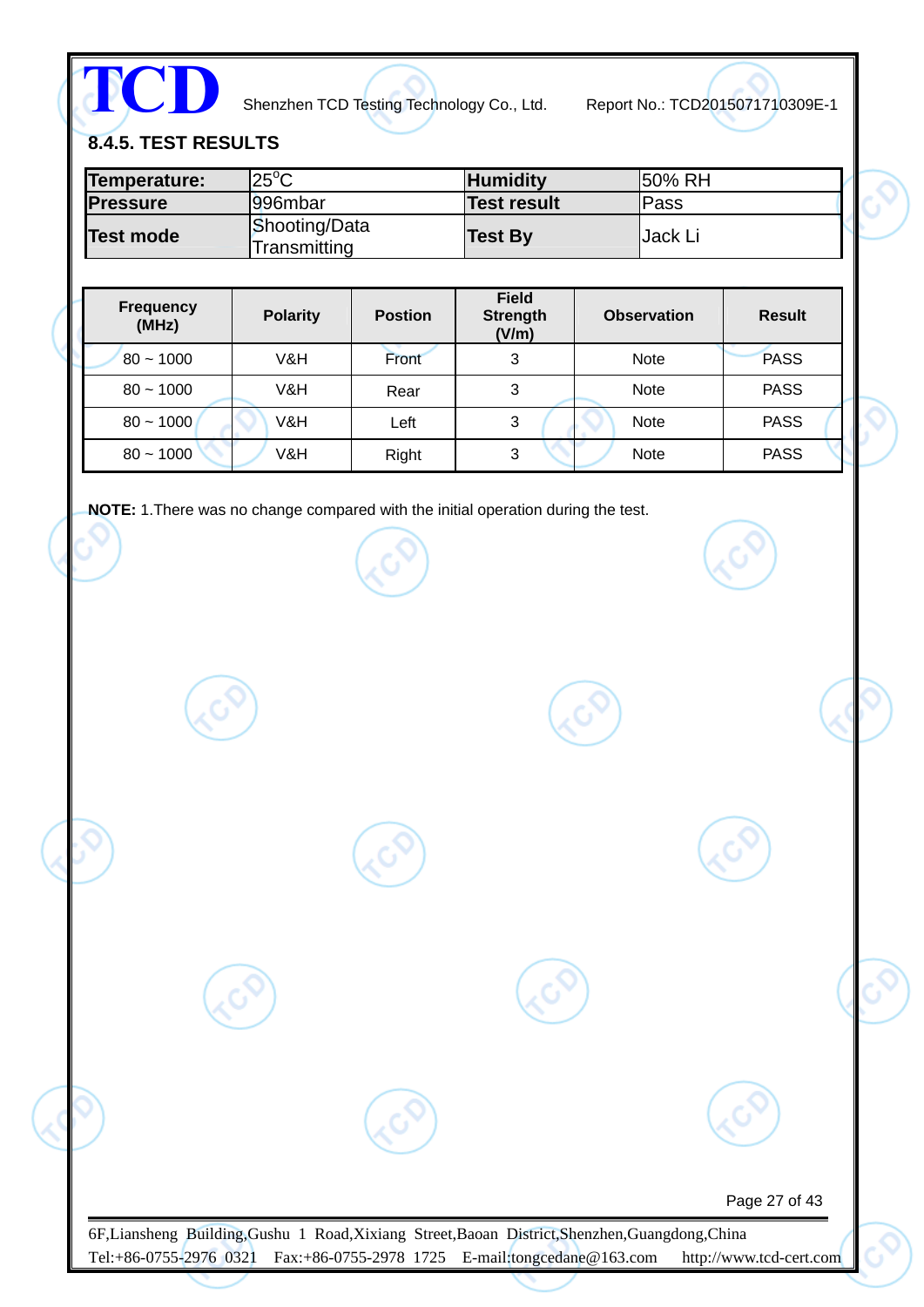|                                      | Shenzhen TCD Testing Technology Co., Ltd.       | Report No.: TCD2015071710309E-1 |  |
|--------------------------------------|-------------------------------------------------|---------------------------------|--|
| 8.5. ELECTRICAL FAST TRANSIENT (EFT) |                                                 |                                 |  |
| 8.5.1. TEST SPECIFICATION            |                                                 |                                 |  |
| <b>Basic Standard:</b>               | EN 61000-4-4                                    |                                 |  |
| <b>Test Voltage:</b>                 | Power Line: 1 kV<br>Signal/Control Line: 0.5 kV |                                 |  |
| <b>Polarity:</b>                     | Positive & Negative                             |                                 |  |
| <b>Impulse Frequency:</b>            | 5 kHz                                           |                                 |  |
| <b>Impulse Wave-shape:</b>           | $5/50$ ns                                       |                                 |  |
| <b>Burst Duration:</b>               | 15 <sub>ms</sub>                                |                                 |  |
| <b>Burst Period:</b>                 | 300 ms                                          |                                 |  |
| <b>Test Duration:</b>                | Not less than 1 min.                            |                                 |  |
| <b>Performance criterion:</b>        | B                                               |                                 |  |
| 8.5.2. TEST INSTRUMENT               |                                                 |                                 |  |
|                                      | <b>Immunity Shield Room</b>                     |                                 |  |

| <b>Name of Equipment</b>             | <b>Manufacturer</b> | <b>Model</b> | <b>Serial Number</b> | <b>Calibration Due</b> |
|--------------------------------------|---------------------|--------------|----------------------|------------------------|
| <b>EMC PARTNER</b><br>TRANSIENT 2000 | <b>EMC PARTNER</b>  | TRA2000      | 881                  | 06/29/2016             |

**NOTE:** 1. The calibration interval of the above test instruments is 12 months and the calibrations are traceable to international system unit (SI).

2. N.C.R.= No Calibration required

#### **8.5.3. TEST PROCEDURE**

a) Both positive and negative polarity discharges were applied.

- b) The length of the "hot wire" from the coaxial output of the EFT generator to the terminals on the EUT should not exceed 1 meter.
- c) The duration time of each test sequential was 1 minute.
- d) The transient/burst waveform was in accordance with EN 61000-4-4, 5/50ns.

Page 28 of 43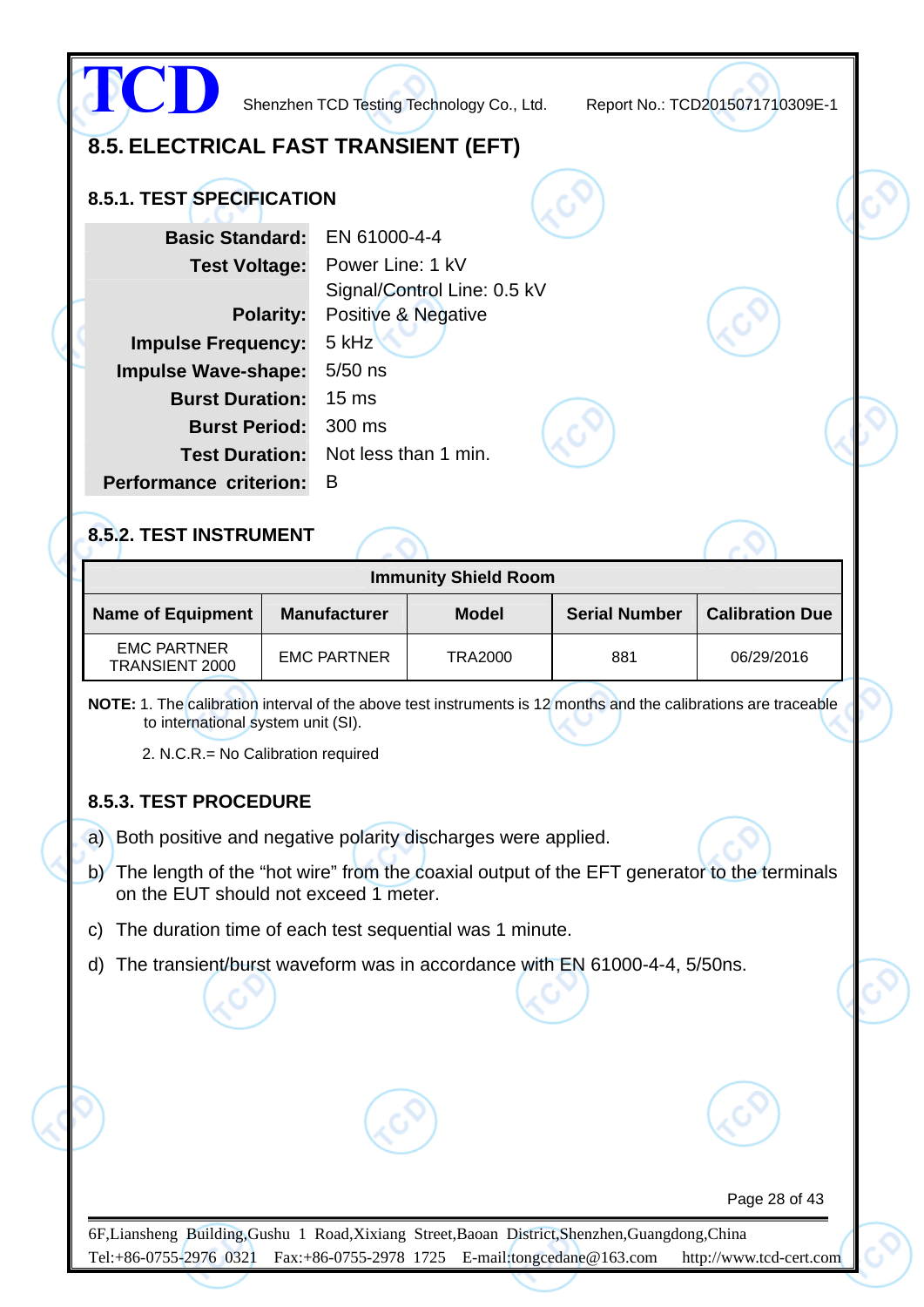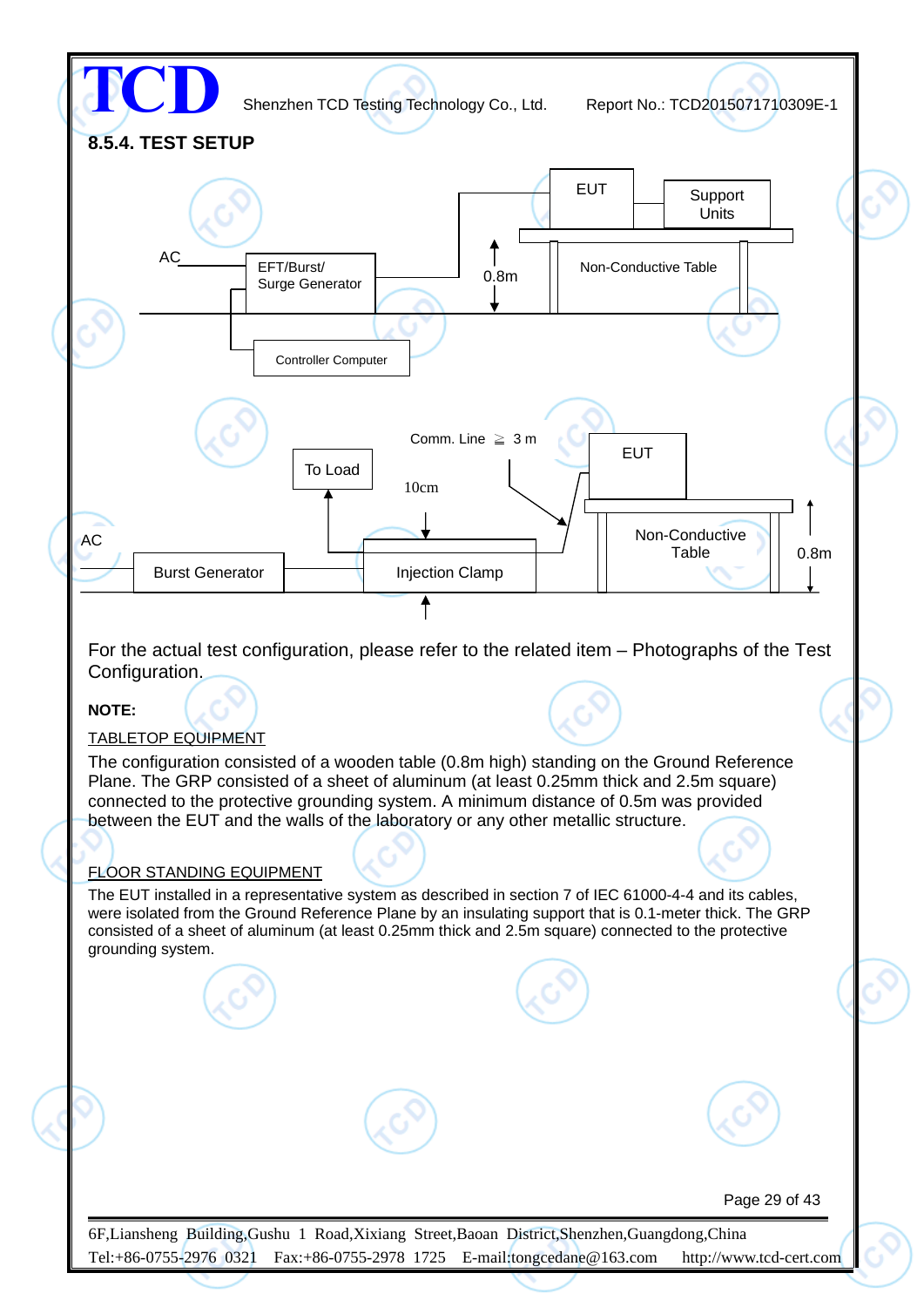**TCD**

Shenzhen TCD Testing Technology Co., Ltd. Report No.: TCD2015071710309E-1

**8.5.5. TEST RESULTS** 

| Temperature:     | $25^{\circ}$ C    | <b>Humidity</b> | 150% RH         |
|------------------|-------------------|-----------------|-----------------|
| <b>Pressure</b>  | 996mbar           | Test result     | <b>Pass</b>     |
| <b>Test mode</b> | Data Transmitting | <b>Test By</b>  | <b>IJack Li</b> |

| <b>Test Point</b> | <b>Polarity</b> | <b>Test Level</b><br>(kV) | Performance<br><b>Criterion</b> | <b>Observation</b>           | <b>Result</b> |
|-------------------|-----------------|---------------------------|---------------------------------|------------------------------|---------------|
| L <sub>1</sub>    | $+/-$           | 1                         | B                               | $\boxtimes$<br>Note $\Box$ 1 | <b>PASS</b>   |
| L <sub>2</sub>    | $+/-$           |                           | B                               | $\boxtimes$<br>Note $\Box$ 1 | <b>PASS</b>   |
| $L$ 1-L 2         | $+/-$           | 1                         | В                               | $\boxtimes$<br>Note $\Box$ 1 | <b>PASS</b>   |
| <b>PE</b>         | $+/-$           | 1                         | в                               | $\boxtimes$<br>Note $\Box$ 1 | <b>PASS</b>   |
| $L - PE$          | $+/-$           | 1                         | B                               | $\boxtimes$<br>Note $\Box$ 1 | <b>PASS</b>   |
| $N - PE$          | $+/-$           | 1                         | B                               | $\boxtimes$<br>Note $\Box$ 1 | <b>PASS</b>   |
| $L - N - PE$      | $+/-$           |                           | B                               | $\boxtimes$<br>Note $\Box$ 1 | <b>PASS</b>   |
| Signal Line       | --              | --                        |                                 | $\Box$ 2<br>Note $\Box$ 1    | N/A           |

**NOTE:** 1. There was no change compared with initial operation during the test.

2. The loss of function of the EUT during the test and it was recovered by itself operation after the test.

Page 30 of 43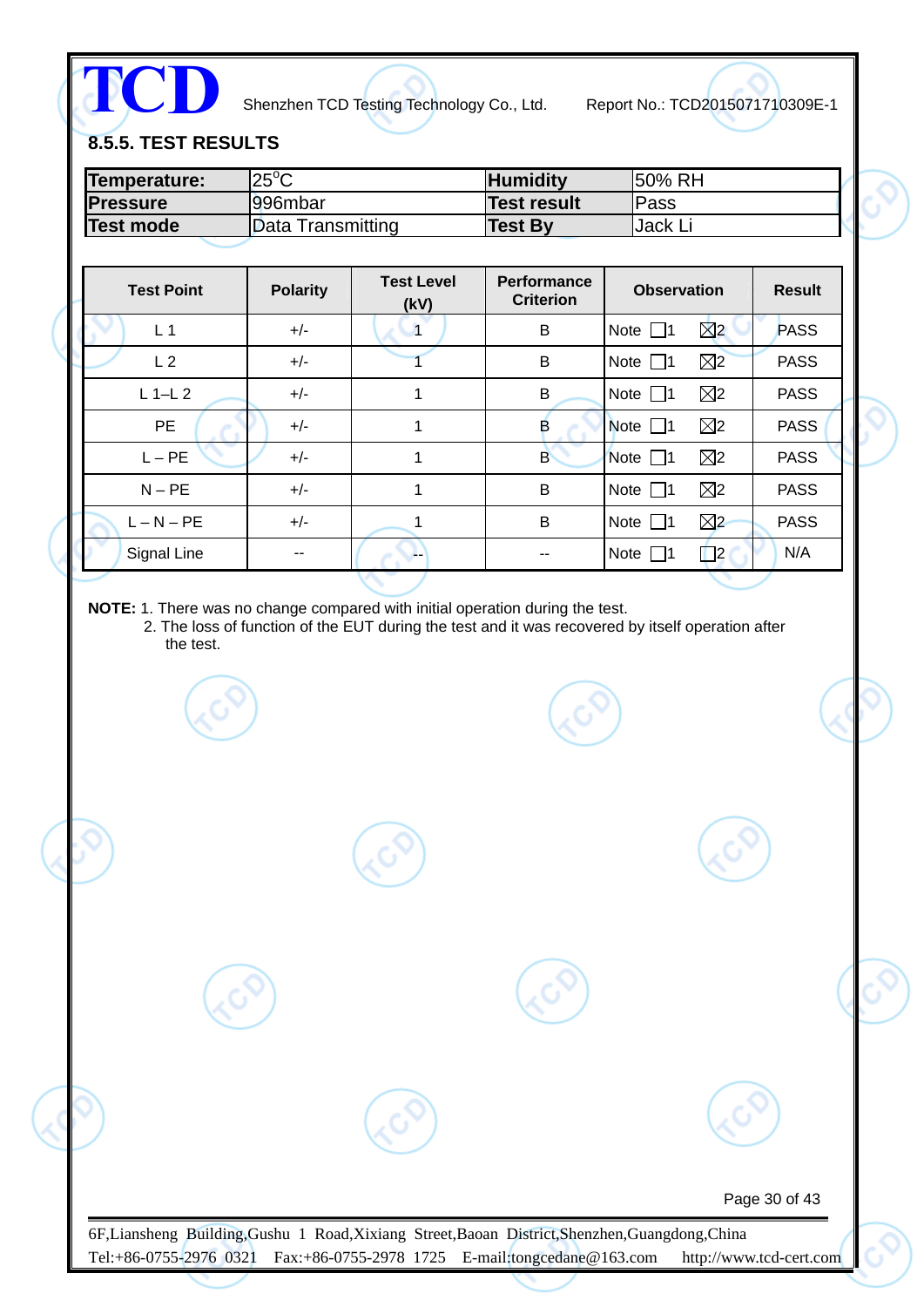|                                                                      |                                                                                  | Shenzhen TCD Testing Technology Co., Ltd.                                                                                       |  | Report No.: TCD2015071710309E-1 |  |
|----------------------------------------------------------------------|----------------------------------------------------------------------------------|---------------------------------------------------------------------------------------------------------------------------------|--|---------------------------------|--|
| .8.6. SURGE IMMUNITY TEST                                            |                                                                                  |                                                                                                                                 |  |                                 |  |
| 8.6.1. TEST SPECIFICATION                                            |                                                                                  |                                                                                                                                 |  |                                 |  |
| Basic Standard: EN 61000-4-5                                         |                                                                                  |                                                                                                                                 |  |                                 |  |
| <b>Wave-Shape:</b> Combination Wave<br><b>Test Voltage:</b>          |                                                                                  | 1.2/50 us Open Circuit Voltage<br>8/20 us Short Circuit Current<br>Power line $\sim$ line to line: 1 kV;<br>line to ground: 2kV |  |                                 |  |
|                                                                      |                                                                                  | Telecommunication line: 1 kV;                                                                                                   |  |                                 |  |
| <b>Surge Input/Output:</b>                                           | Power Line: L1-L2 / L1-PE / L2-PE<br>Telecommunication line: T-Ground / R-Ground |                                                                                                                                 |  |                                 |  |
| <b>Generator Source Impedance:</b>                                   | 2 ohm between networks<br>12 ohm between network and ground                      |                                                                                                                                 |  |                                 |  |
| <b>Polarity:</b>                                                     |                                                                                  | Positive/Negative                                                                                                               |  |                                 |  |
|                                                                      |                                                                                  | Phase Angle: 0 /90 /180 /270                                                                                                    |  |                                 |  |
| <b>Pulse Repetition Rate:</b> 1 time / min. (maximum)                |                                                                                  |                                                                                                                                 |  |                                 |  |
| <b>Number of Tests:</b> 5 positive and 5 negative at selected points |                                                                                  |                                                                                                                                 |  |                                 |  |
| <b>Performance Criterion:</b>                                        | B                                                                                |                                                                                                                                 |  |                                 |  |
| 8.6.2. TEST INSTRUMENT                                               |                                                                                  |                                                                                                                                 |  |                                 |  |
|                                                                      |                                                                                  | <b>Immunity Shield Room</b>                                                                                                     |  |                                 |  |
| <b>Name of Equipment</b><br><b>Manufacturer</b>                      |                                                                                  | <b>Model</b>                                                                                                                    |  | Serial Number   Calibration Due |  |

EMC PARTNER TRANSIENT 2000 **NOTE:** 1. The calibration interval of the above test instruments is 12 months and the calibrations are traceable EMC PARTNER | TRA2000 | 881 | 06/29/2016

to international system unit (SI). 2. N.C.R.= No Calibration required

Page 31 of 43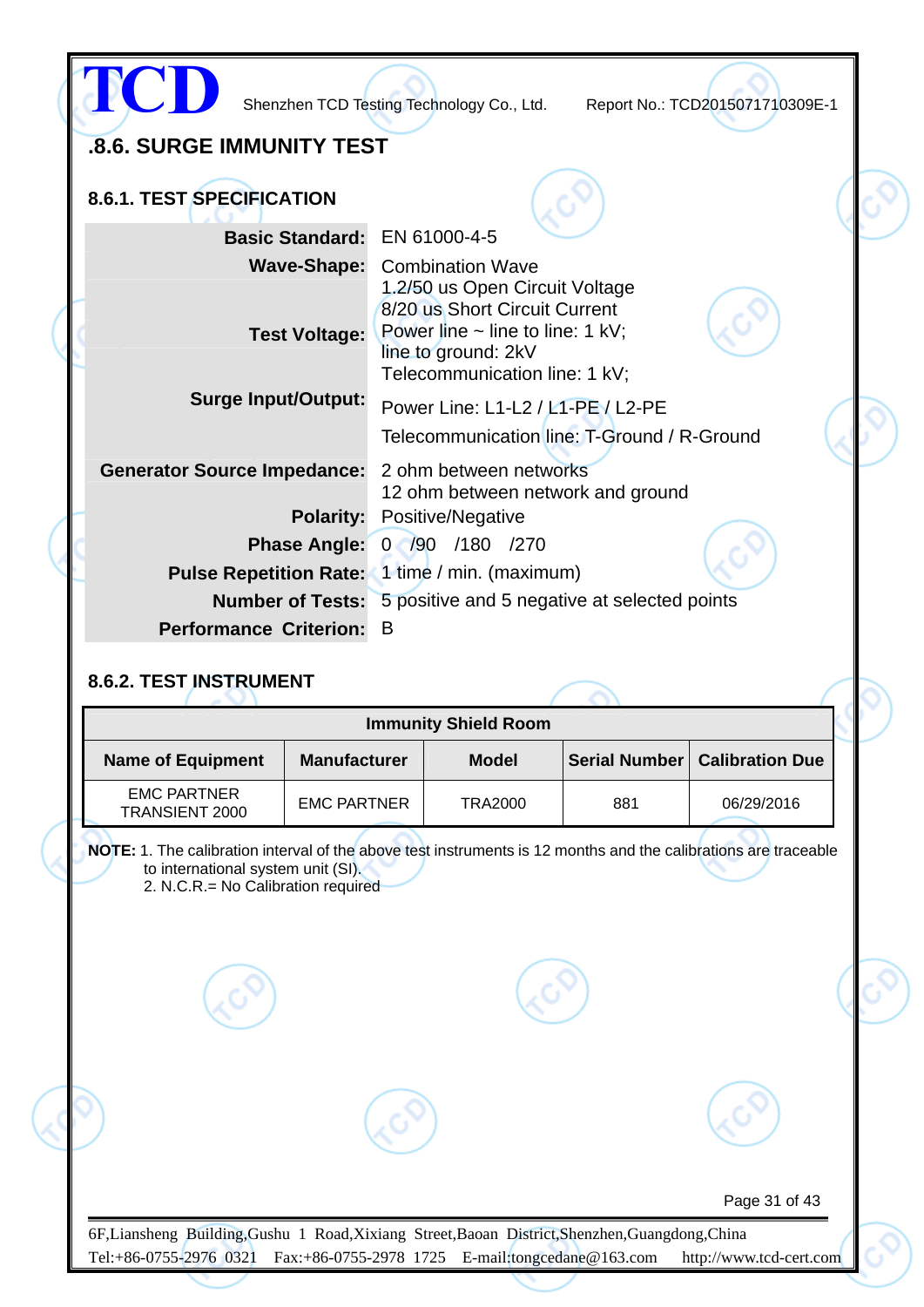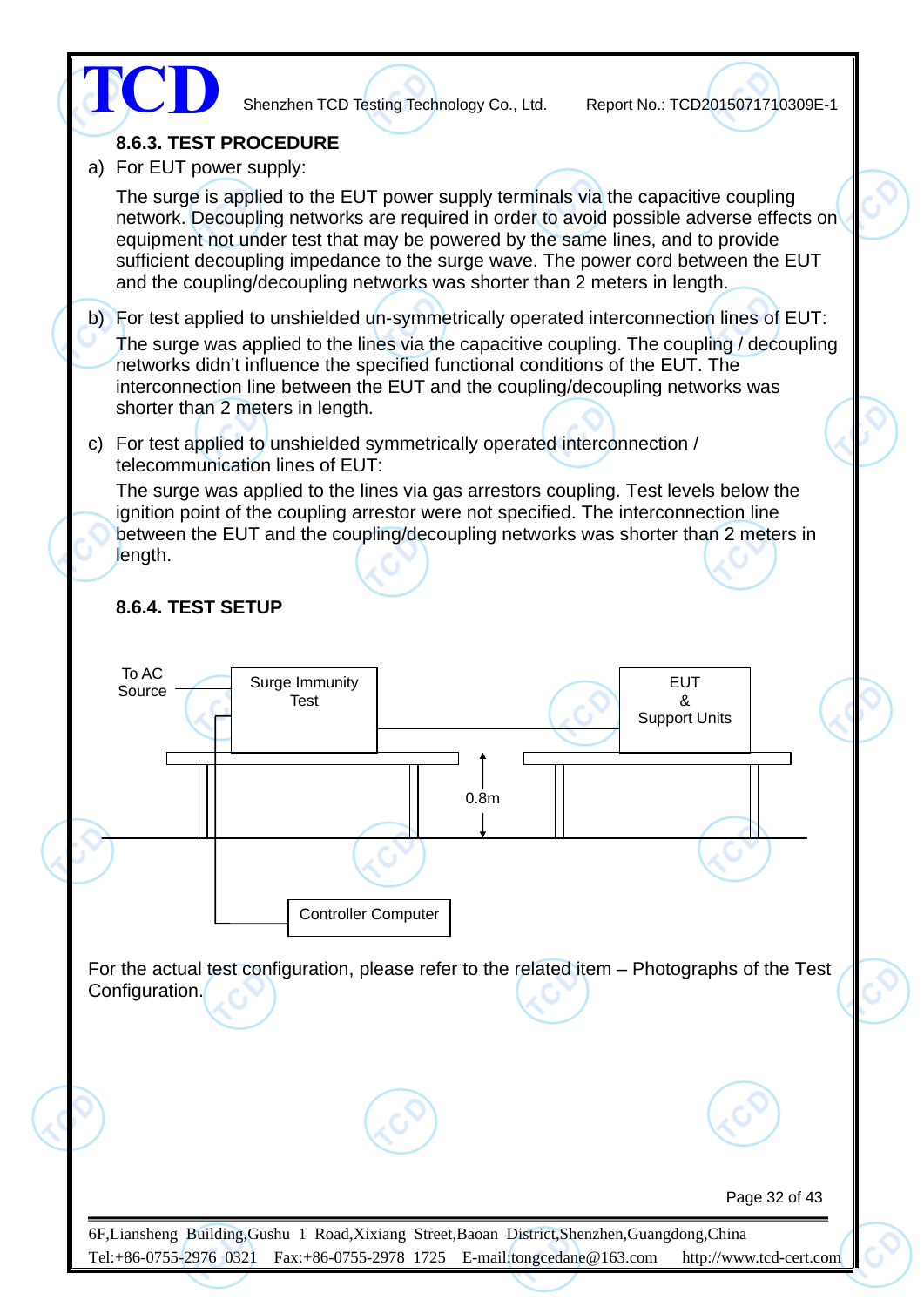**TCD**

Shenzhen TCD Testing Technology Co., Ltd. Report No.: TCD2015071710309E-1

**8.6.5. TEST RESULTS** 

| Temperature:     | $25^{\circ}$ C    | <b>Humidity</b> | 150% RH  |
|------------------|-------------------|-----------------|----------|
| <b>Pressure</b>  | l996mbar          | Test result     | lPass    |
| <b>Test mode</b> | Data Transmitting | <b>Test By</b>  | IJack Li |

| <b>Test Point</b> | <b>Polarity</b> | <b>Test Level</b><br>(kV) | <b>Performance</b><br><b>Criterion</b> | <b>Observation</b>           | <b>Result</b> |
|-------------------|-----------------|---------------------------|----------------------------------------|------------------------------|---------------|
| $L1-L2$           | $+/-$           |                           | B                                      | $\boxtimes$<br>Note $\Box$ 1 | PASS          |
| $L1 - PE$         | $+/-$           |                           | B                                      | $\boxtimes$<br>Note $\Box$ 1 | <b>PASS</b>   |
| $L2 - PE$         | $+/-$           | 2                         | в                                      | $\boxtimes$<br>Note $\Box$ 1 | <b>PASS</b>   |
| R - Ground        | --              | $-$                       |                                        | Note $\Box$ 1<br>$\Box$ 2    | N/A           |
| T - Ground        | --              | --                        | $-$                                    | <b>Note</b><br> 2            | N/A           |

**NOTE:** 1. There was no change compared with initial operation during the test.

2. The loss of function of the EUT during the test and it was recovered by itself operation after the test.

Page 33 of 43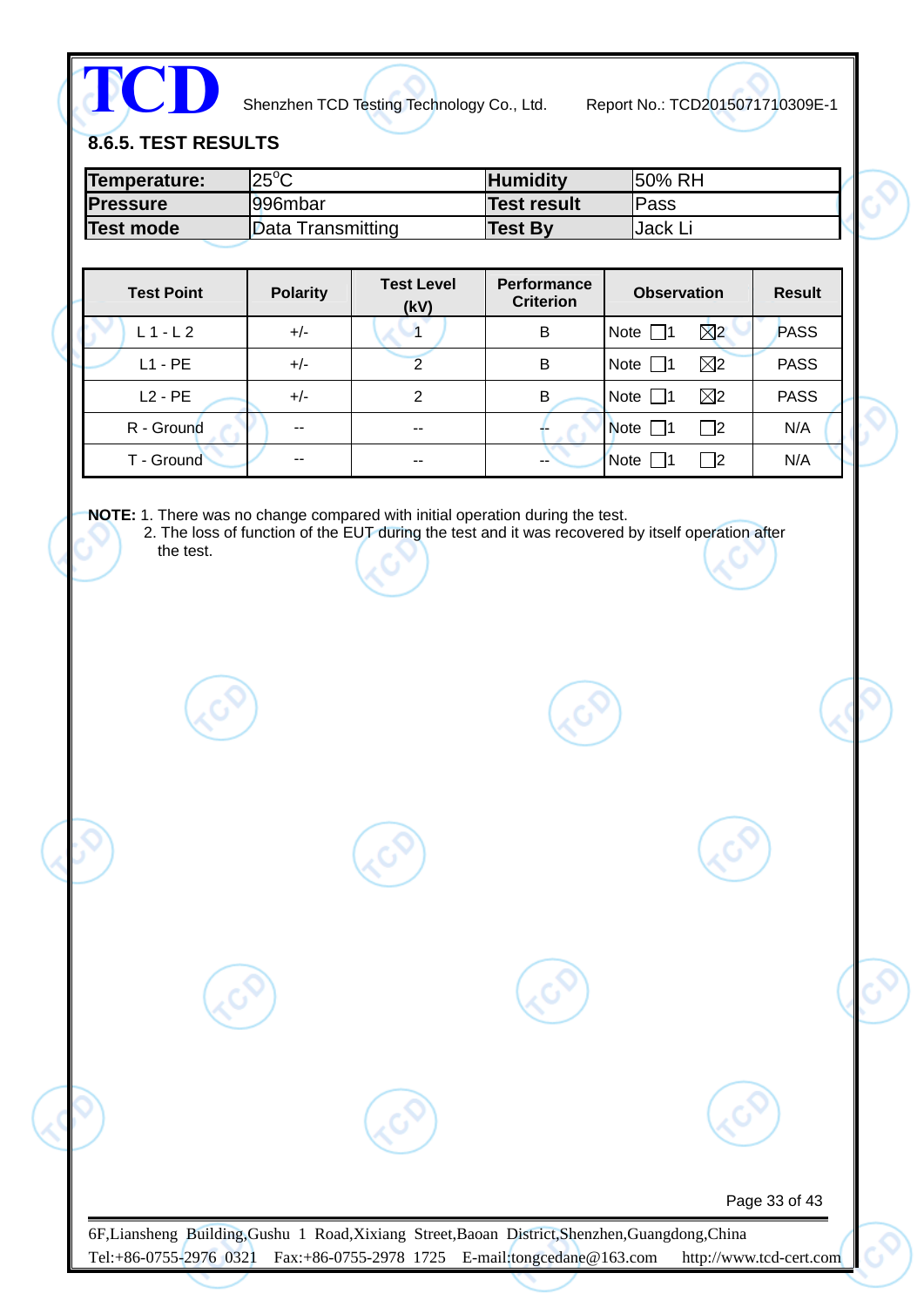## **8.7. CONDUCTED RADIO FREQUENCY DISTURBANCES (CS)**

#### **8.7.1. TEST SPECIFICATION**

**TCD**

| <b>Basic Standard:</b>        | EN 61000-4-6                       |  |  |
|-------------------------------|------------------------------------|--|--|
| <b>Frequency Range:</b>       | $0.15$ MHz $\sim$ 80 MHz           |  |  |
| <b>Field Strength:</b>        | 3V                                 |  |  |
| <b>Modulation:</b>            | 1kHz Sine Wave, 80%, AM Modulation |  |  |
| <b>Frequency Step:</b>        | 1 % of preceding frequency value   |  |  |
| Coupled cable:                | <b>Power Mains, Shielded</b>       |  |  |
| <b>Coupling device:</b>       | CDN-M3/2 (2 wires)                 |  |  |
| <b>Performance criterion:</b> | A                                  |  |  |
|                               |                                    |  |  |

#### **8.7.2. TEST INSTRUMENT**

| <b>CS Test</b>           |                     |              |                      |                        |  |  |  |
|--------------------------|---------------------|--------------|----------------------|------------------------|--|--|--|
| <b>Name of Equipment</b> | <b>Manufacturer</b> | <b>Model</b> | <b>Serial Number</b> | <b>Calibration Due</b> |  |  |  |
| <b>Signal Generator</b>  | Maconi              | 2022D        | 119246/003           | 06/29/2016             |  |  |  |
| <b>Power Amplifier</b>   | M2S                 | A00181-1000  | 9801-112             | 06/25/2016             |  |  |  |
| <b>CDN</b>               | <b>MEB</b>          | M3-8016      | 003683               | 06/29/2016             |  |  |  |

**NOTE:** 1. The calibration interval of the above test instruments is 12 months and the calibrations are traceable to international system unit (SI).

2. N.C.R.= No Calibration required

Page 34 of 43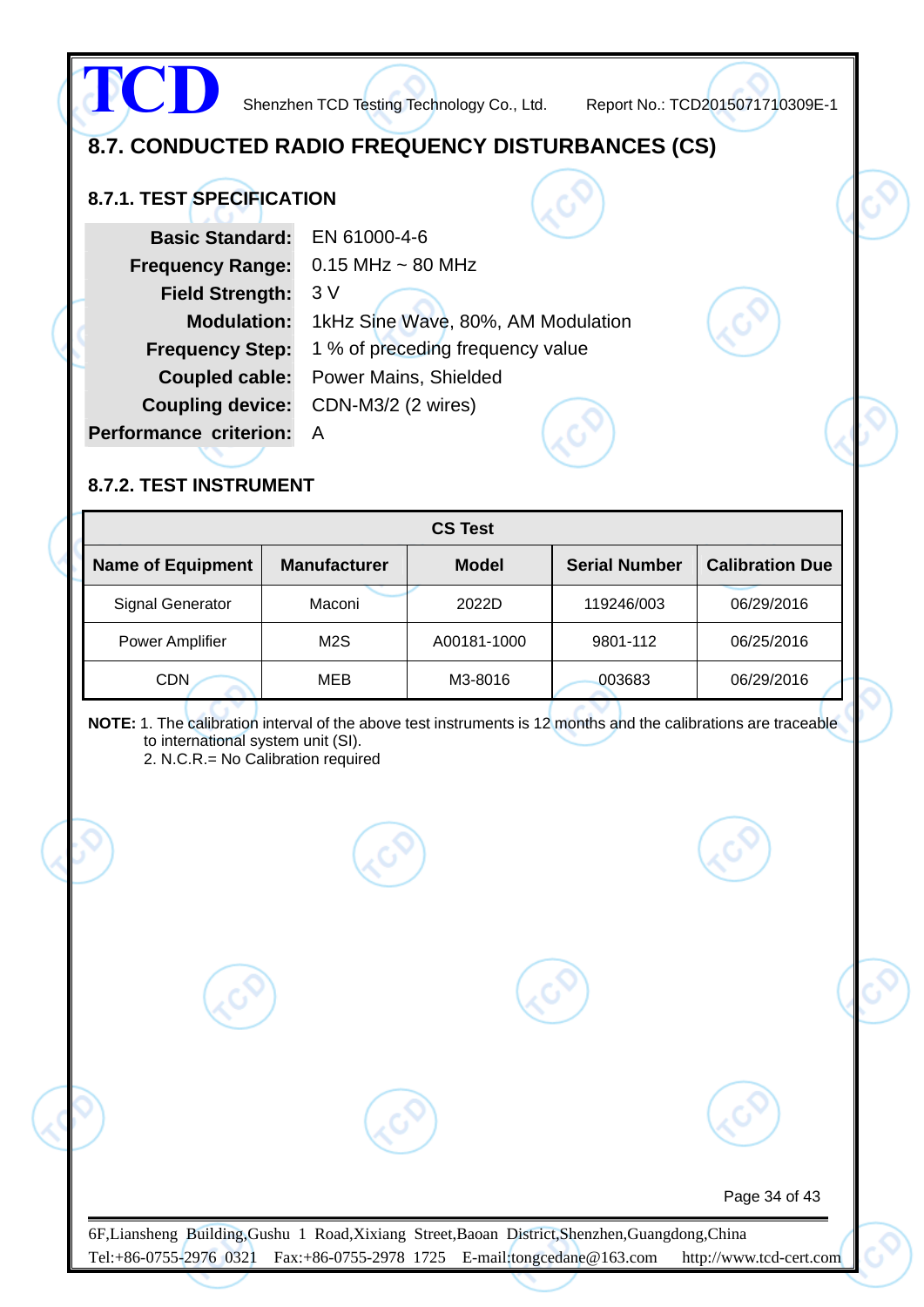

#### **8.7.3. TEST PROCEDURE**

The EUT shall be tested within its intended operating and climatic conditions.

The test shell performed with the test generator connected to each of the coupling and decoupling devices in turn, while the other non-excited RF input ports of the coupling devices are terminated by a 50-ohm load resistor.

The frequency range was swept from 150 kHz to 80 MHz, using the signal level established during the setting process and with a disturbance signal of 80 % amplitude. The signal was modulated with a 1 kHz sine wave, pausing to adjust the RF signal level or the switch coupling devices as necessary. The sweep rate was  $1.5 \times 10^{-3}$  decades/s. Where the frequency range is swept incrementally, the step size was 1 % of preceding frequency value from 150 kHz to 80 MHz.

The dwell time at each frequency was less than the time necessary for the EUT to be exercised, and able to respond. Sensitive frequencies such as clock frequency(ies) and harmonics or frequencies of dominant interest, was analyzed separately.

Attempts was made to fully exercise the EUT during testing, and to fully interrogate all exercise modes selected for susceptibility.

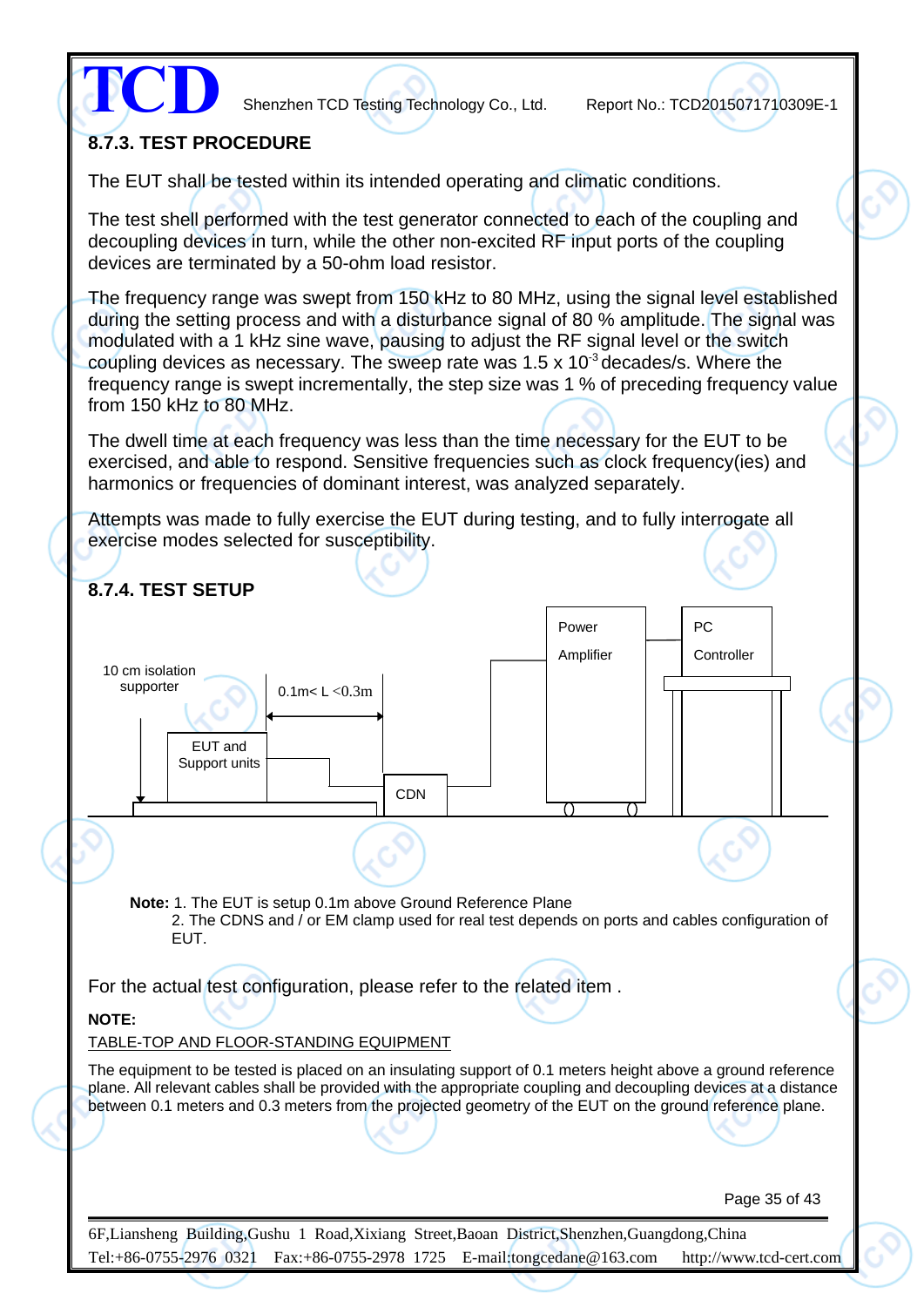

**8.7.5. TEST RESULTS** 

| Temperature:     | $25^{\circ}$ C    | <b>Humidity</b>    | 150% RH         |  |
|------------------|-------------------|--------------------|-----------------|--|
| <b>IPressure</b> | l996mbar          | <b>Test result</b> | Pass            |  |
| Test mode        | Data Transmitting | <b>Test By</b>     | <b>IJack L.</b> |  |
|                  |                   |                    |                 |  |

| <b>Frequency</b><br><b>Band (MHz)</b> | <b>Field</b><br><b>Strength</b><br>(Vrms) | Injected<br><b>Position</b> | Injection<br><b>Method</b> | <b>Performance</b><br><b>Criterion</b>                                                                                                                                             | <b>Observation</b> |          | <b>Result</b> |  |
|---------------------------------------|-------------------------------------------|-----------------------------|----------------------------|------------------------------------------------------------------------------------------------------------------------------------------------------------------------------------|--------------------|----------|---------------|--|
| $0.15 - 80$                           | 3                                         | <b>AC Mains</b>             | CDN-M2                     | A                                                                                                                                                                                  | Note $\boxtimes$ 1 | $\Box$ 2 | <b>PASS</b>   |  |
| the test.                             | 3. N/A means to no applicable.            |                             |                            | NOTE: 1. There was no change compared with initial operation during the test.<br>2. The loss of function of the EUT during the test and it was recovered by itself operation after |                    |          |               |  |
|                                       |                                           |                             |                            |                                                                                                                                                                                    |                    |          |               |  |
|                                       |                                           |                             |                            |                                                                                                                                                                                    |                    |          |               |  |
|                                       |                                           |                             |                            |                                                                                                                                                                                    |                    |          |               |  |
|                                       |                                           |                             |                            |                                                                                                                                                                                    |                    |          |               |  |
|                                       |                                           |                             |                            |                                                                                                                                                                                    |                    |          |               |  |
|                                       |                                           |                             |                            |                                                                                                                                                                                    |                    |          | Page 36 of 43 |  |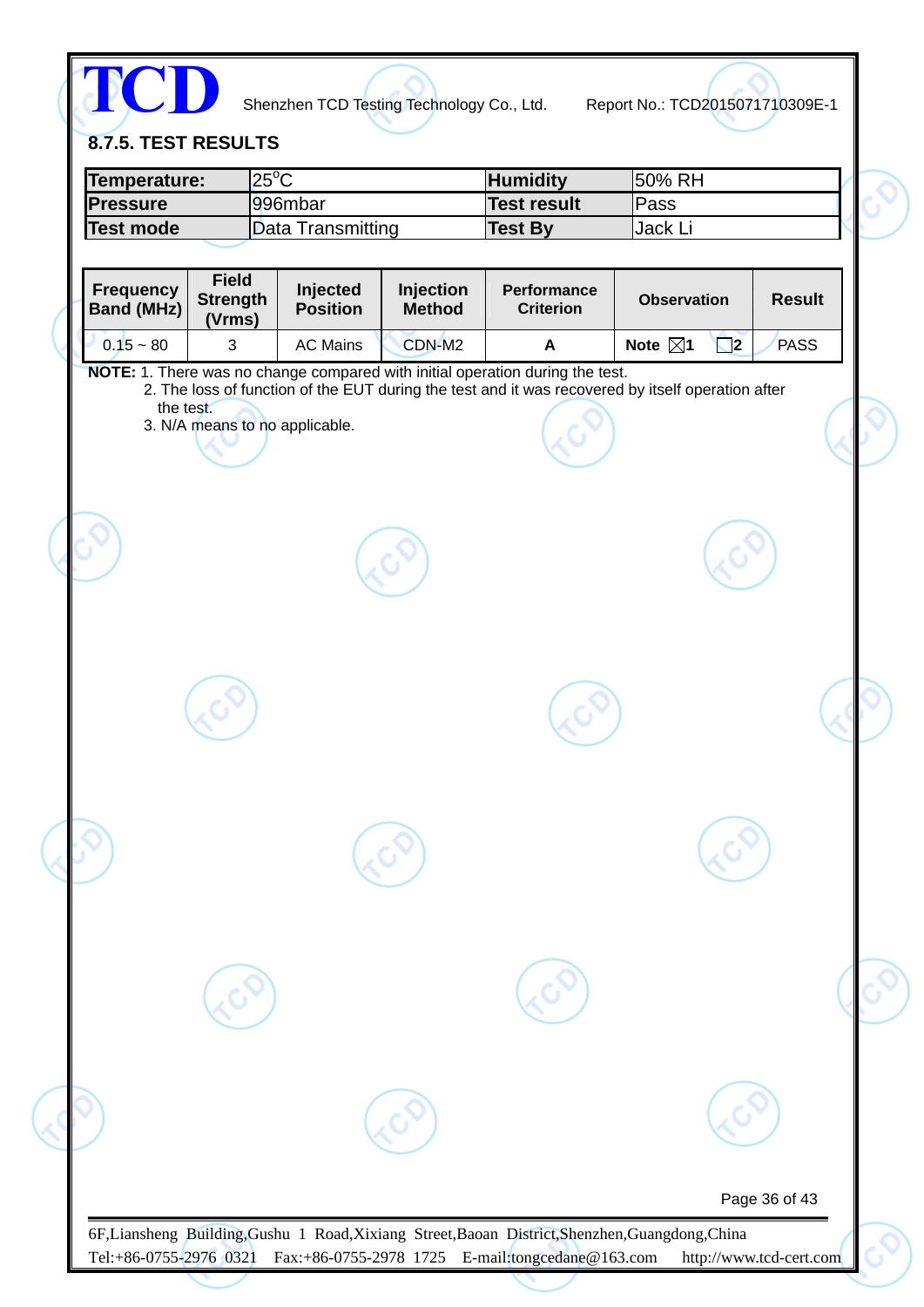

#### **8.8.2. TEST INSTRUMENT**

| <b>Immunity Shield Room</b>       |                     |                |                      |                        |  |  |  |
|-----------------------------------|---------------------|----------------|----------------------|------------------------|--|--|--|
| <b>Name of Equipment</b>          | <b>Manufacturer</b> | <b>Model</b>   | <b>Serial Number</b> | <b>Calibration Due</b> |  |  |  |
| Power-frequency<br>Magnetic field | <b>SCHAFFNER</b>    | CCN 1000-1     | 72046                | 06/27/2016             |  |  |  |
| Induction Coil Interface          | <b>SCHAFFNER</b>    | <b>INA2141</b> | 6003                 | 06/24/2016             |  |  |  |

**NOTE:** 1. The calibration interval of the above test instruments is 12 months and the calibrations are traceable to international system unit (SI).

2. N.C.R.= No Calibration required

#### **8.8.3. TEST PROCEDURE**

a. The equipment is configured and connected to satisfy its functional requirements. It shall be placed on the GRP with the interposition of a 0.1m-thick insulating support.

- b. The equipment cabinets shall be connected to the safety earth directly on the GRP via the earth terminal of the EUT.
- c. The power supply, input and output circuits shall be connected to the sources of power supply, control and signal.
- d. The cables supplied or recommended by the equipment manufacturer shall be used. 1 meter of all cables used shall be exposed to the magnetic field.

Page 37 of 43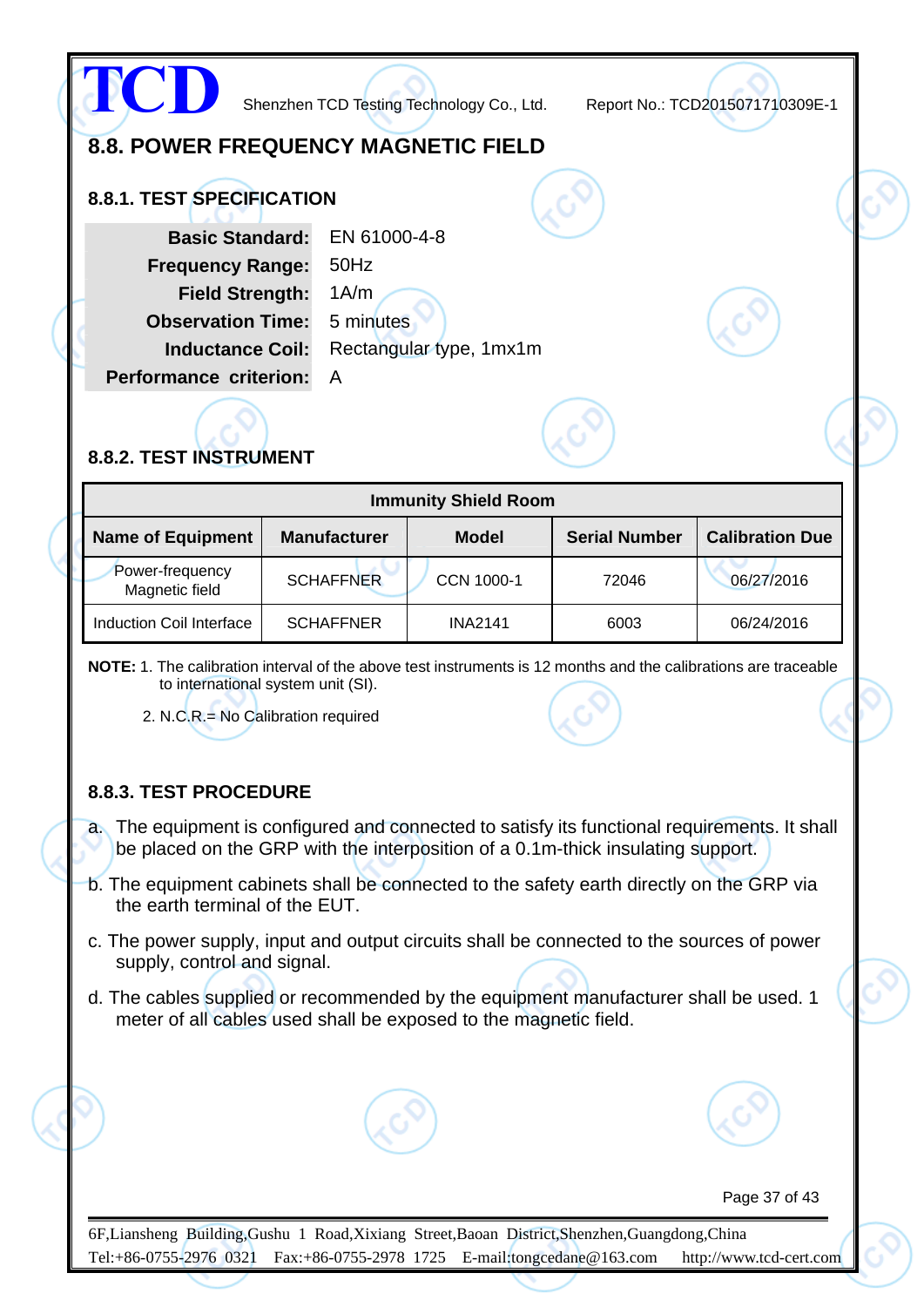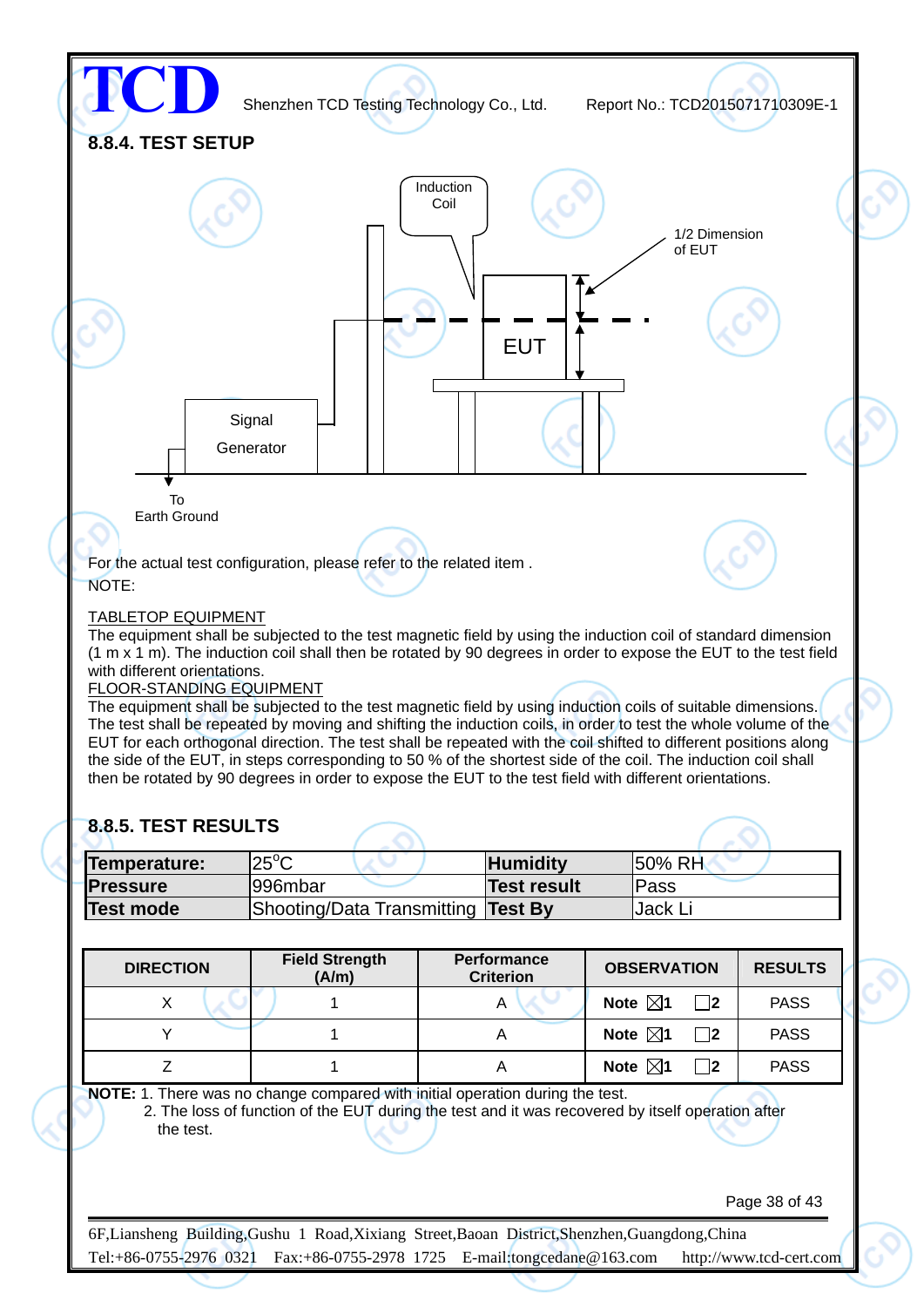

#### **8.9.3. TEST PROCEDURE**

- 1. The EUT and support units were located on a wooden table, 0.8 m away from ground floor.
- 2. Setting the parameter of tests and then perform the test software of test simulator.
- 3. Conditions changes to occur at 0 degree crossover point of the voltage waveform.
- 4. Recording the test result in test record form.

Page 39 of 43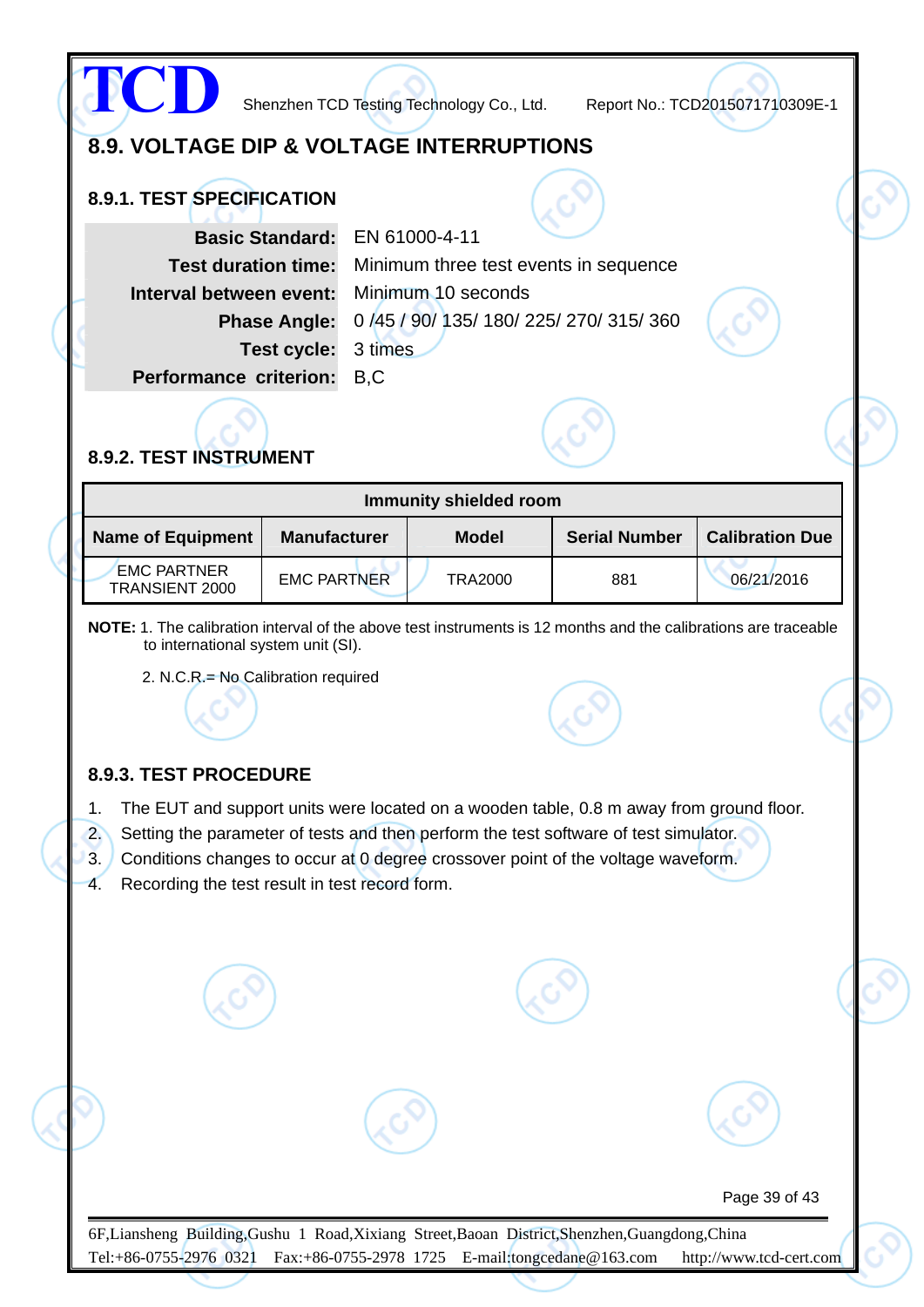

For the actual test configuration, please refer to the related item – Photographs of the Test Configuration.

#### **8.9.5. TEST RESULTS**

| Temperature:     | $ 25^{\circ}$ C   | <b>Humidity</b>    | <b>50% RH</b> |  |
|------------------|-------------------|--------------------|---------------|--|
| <b>Pressure</b>  | 1996mbar          | <b>Test result</b> | lPass         |  |
| <b>Test mode</b> | Data Transmitting | <b>Test By</b>     | Jack Li       |  |

| Voltage<br><b>Reduction)</b><br>$\%$ | <b>Duration</b><br>(Period) | <b>Performance</b><br><b>Criterion</b> | <b>Observation</b>                      | <b>Test Result</b> |
|--------------------------------------|-----------------------------|----------------------------------------|-----------------------------------------|--------------------|
| 5                                    | 0.5                         | $\nabla$ B<br>⊟C<br>$\rightarrow$      | $\boxtimes$ 2 $\Box$ 3<br>Note $\Box$ 1 | <b>PASS</b>        |
| 70                                   | 25                          | $\boxtimes$ c<br> B <br>-lA            | $\boxtimes$ 3<br>Note $\Box$ 1 $\Box$ 2 | <b>PASS</b>        |
|                                      | 250                         | ⊠c<br>1B<br>ΙA                         | $\boxtimes$ 3<br>12<br>Note $\Box$      | <b>PASS</b>        |

**NOTE:** 1.There was no change compared with initial operation during and after the test.

No unintentional response was found during the test.

2. The function stopped during the test, but can be recoverable by itself operation after the test.

3.The function stopped during the test, but can be recoverable manually after the test.



Page 40 of 43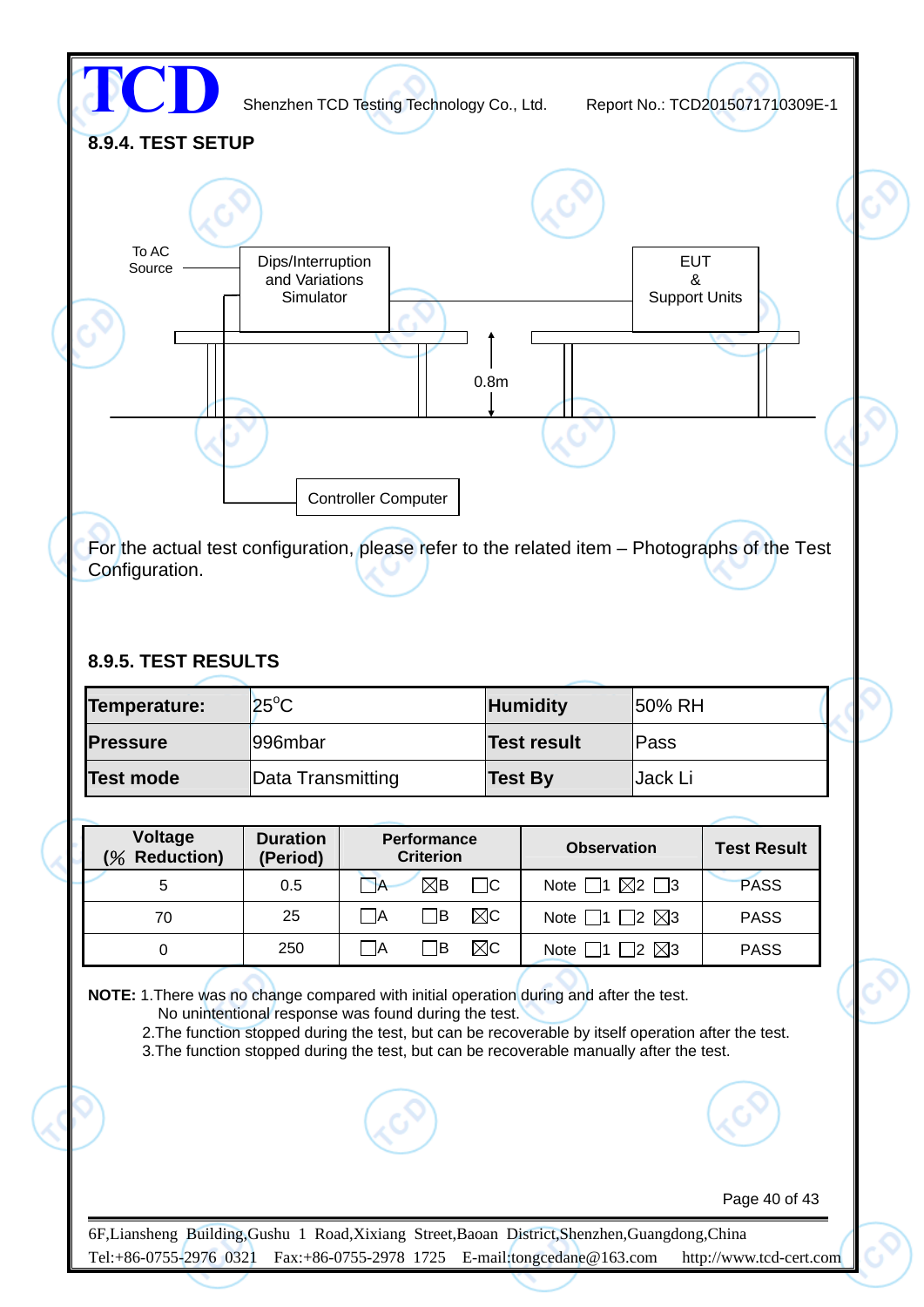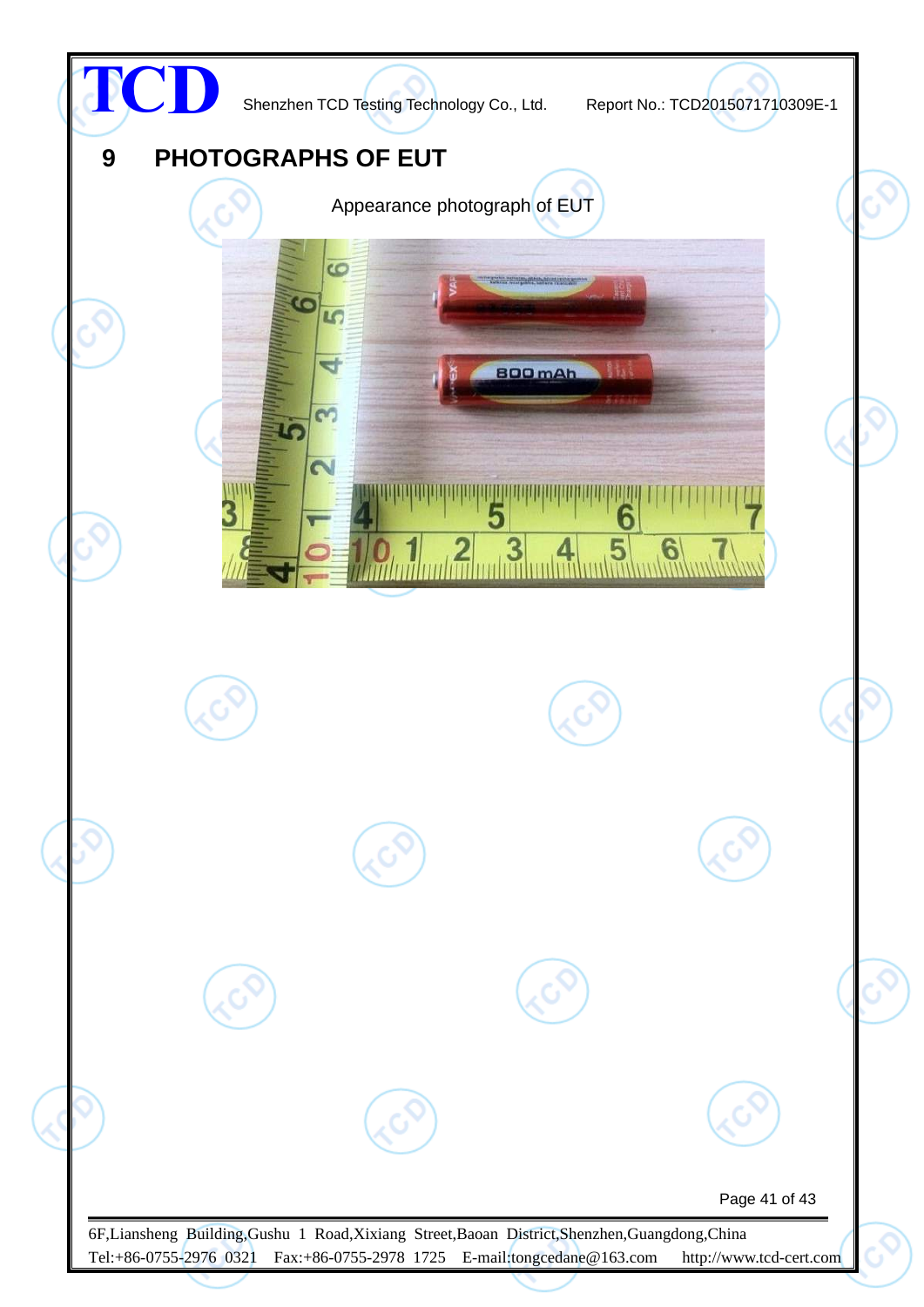